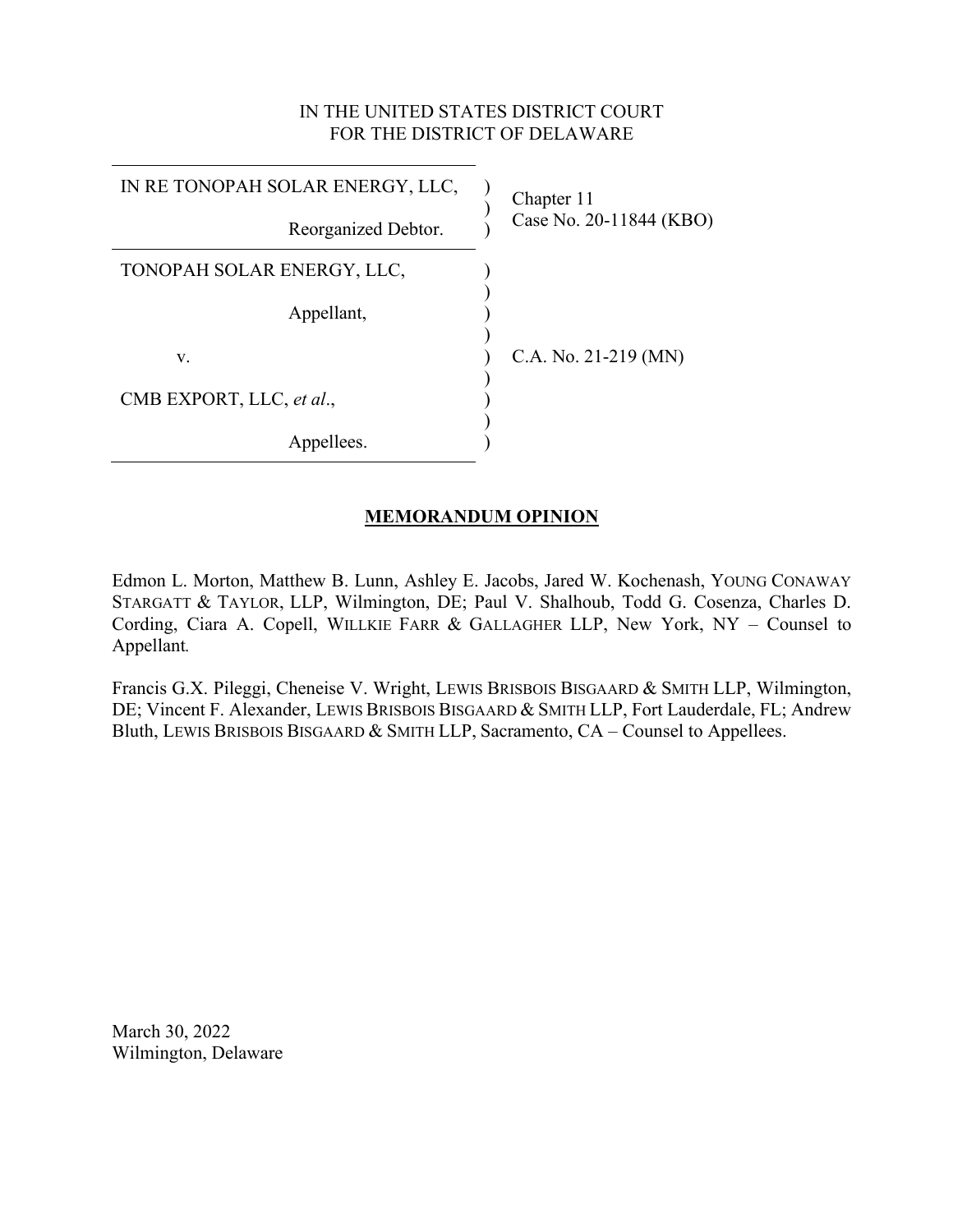

Pending before the Court is an appeal by reorganized debtor Tonopah Solar Energy, LLC ("Debtor" or "Tonopah") from the Bankruptcy Court's February 1, 2021 *Order (I) Clarifying Parties' Right to Proceed with Respect to Nevada Action and Delaware Action; (II) Abstaining from Adjudicating Claim Objection; and (III) Denying Abstention Motion as Moot* (B.D.I. 337) [1](#page-1-0) ("Abstention Order"), entered for the reasons set forth on the record at a January 12, 2021 status conference (A1548-1565). Appellees<sup>[2](#page-1-1)</sup> filed proofs of claim in the Debtor's Chapter 11 case based on litigation claims pending in the Nevada state court and the Delaware Court of Chancery. Debtor filed an objection to the proofs of claim, which included a motion to dismiss the claims based on Appellees' alleged lack of standing and failure to state a claim under Rule 12 of the Federal Rules of Civil Procedure (A430-519) ("Claim Objection"). Following briefing of the Claim Objection and entry of an order confirming Debtor's plan, the Bankruptcy Court held a status conference on the Claim Objection. A few hours prior to the status conference, Appellees filed a motion requesting, for the first time, that the Bankruptcy Court abstain from adjudicating the Claim Objection pursuant to the permissive abstention doctrine set forth in 28 U.S.C. § 1334(c)(1). Without permitting Debtor the opportunity to be heard on the issue of abstention, the Bankruptcy Court determined to permissively abstain from adjudicating the Claim Objection and deny the Abstention Motion as moot. For the reasons set forth herein, the Court will affirm the Abstention Order.

<span id="page-1-0"></span><sup>&</sup>lt;sup>1</sup> The docket of the chapter 11 cases, captioned *In re Tonopah Solar Energy, LLC*, Case No.  $20-11884$  (KBO) (Bankr. D. Del.), is cited herein as "B.D.I.  $\therefore$ " The appendix (D.I. 11) filed in support of Debtor's opening brief (D.I. 10) is cited herein as "A\_\_."

<span id="page-1-1"></span><sup>&</sup>lt;sup>2</sup> CMB Export, LLC ("CMB Export"), CMB Infrastructure Investment Group IX, LP ("CMB Group IX," and together with CMB Export, "CMB"), and SolarReserve CSP Holdings, LLC ("SolarReserve," and collectively with CMB, "Appellees")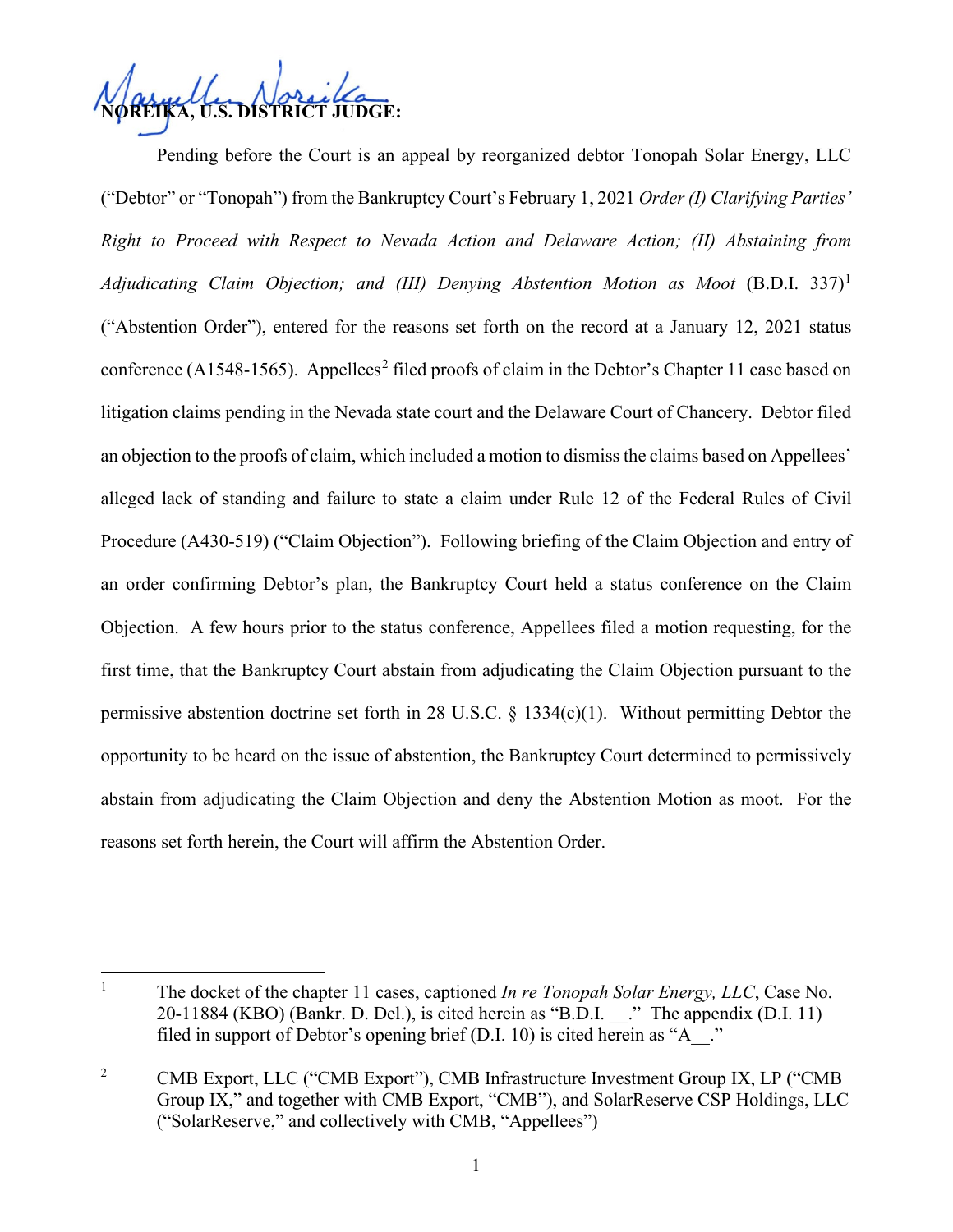### **I. BACKGROUND**

#### **A. The Debtor**

Tonopah owns and operates a net 110-megawatt concentrated solar energy power plant ("Plant") located near Tonopah in Nye County, Nevada. (A0218). The Plant, also known as the Crescent Dunes Solar Energy Project ("Project"), was to be the first utility-scale solar project of its kind in the U.S. to store energy as heat in the form of molten salt, effectively functioning as a giant battery with the capability to generate electricity at night. (*Id.*). The development of the Project depended on identifying a construction company that would assume the risks associated with the required engineering, procurement, and construction contract. (A0219). In September 2011, Tonopah executed a contract with Cobra Thermosolar Plants, Inc. ("CPI") to provide engineering, procurement, and construction services in connection with the Project. (*Id.*).

The Project was funded through equity investments from an affiliate of SolarReserve, Cobra Energy Investments, LLC ("CEI"), which is an affiliate of ACS Servicios Comunicaciones y Energía S.L. ("ACS" and, together with CEI and CPI, "Cobra"), and Banco Santander, S.A. ("Banco Santander"). (*Id.*). In addition, Tonopah and the U.S. Department of Energy ("DOE") entered into a Loan Guarantee Agreement, dated September 23, 2011 ("LGA"), whereby the DOE guaranteed a project loan made to Tonopah by the Federal Financing Bank ("DOE Loan"). (*Id.*). In connection with its obligations under the LGA, SolarReserve obtained \$90 million in financing from CMB Group IX, which loan was memorialized in the "Group IX Loan Agreement." (A0059-60). Tonopah is not a party to the CMB Group IX Loan Agreement. (*Id*.).

As of the petition date, all of the equity interests in Tonopah were owned by nondebtor Tonopah Solar Energy Holdings II, LLC ("TSEH II"). (A0226). The equity interests in TSEH II were divided into two classes: Class A Units held solely by Capital One as a tax equity investor and Class B Units owned by non-debtor Tonopah Solar Energy Holdings I, LLC ("TSEH I"). (*Id.*). TSEH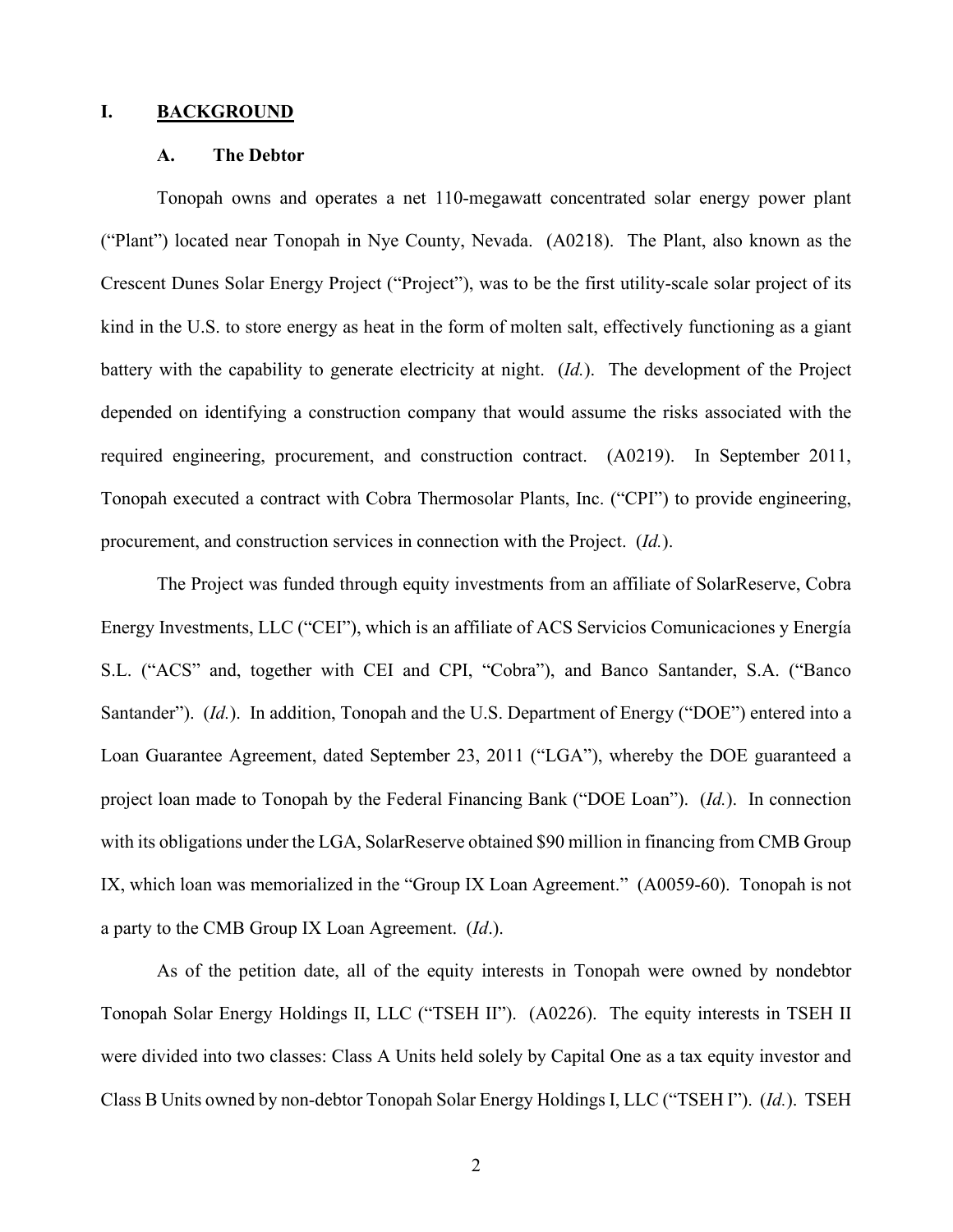I was owned indirectly by Banco Santander (26.8%) and directly by non-debtor Tonopah Solar Investments, LLC (73.2%) ("TSI LLC"). (*Id.*). CEI and SolarReserve each held 50% of TSI LLC. (*Id.*). Therefore, both CEI and SolarReserve were thrice removed remote, indirect owners of Tonopah, but neither was the holder of an equity interest directly in Tonopah.

Tonopah commenced commercial operations and production at the Plant in November 2015. (A0219). The electricity generated by the Plant was sold exclusively to the Nevada Power Company, d/b/a NV Energy ("NVE") under a long-term power purchase agreement ("PPA"). (A0218). In late March 2019, the Plant's hot salt tank – an essential component in the operation of the Plant – experienced a leak, which required Tonopah to halt all power generating operations at the Plant. (A0222). Although CPI commenced repairs to the tank, the Plant was unable to produce any electricity beginning in April 2019, also ending Tonopah's ability to generate revenue. (*Id.*). In September 2019, DOE sent Tonopah a Notice of Events of Default alleging that Tonopah was in default under the LGA. (A0223). NVE terminated the PPA in October 2019. (A0226).

In early 2020, facing liquidity issues, Tonopah, CPI, CEI, ACS Servicios Comunicaciones y Energía S.L. ("ACS"), and the DOE began discussions regarding the compromise and settlement of the DOE's claims for an agreed-upon reduced amount. (A0227). Ultimately, following months of extensive arm's length negotiations, Tonopah, CPI, CEI and ACS, with the support of the DOE, entered into a Restructuring Support Agreement ("RSA"), which provided that: (a) DOE would receive, in full and complete satisfaction of Tonopah's outstanding obligations under the Loan Documents (as defined in the LGA), a payment of \$200 million in cash upon the effective date of the Plan, plus a \$100 million contingent note to be guaranteed by Cobra (as defined in the RSA), with Cobra funding Tonopah's obligations under the Plan through new debt financing and cash to be provided on the effective date of the Plan; (b) the security interests granted under the Security Documents (as defined in the LGA) would be released; (c) the parties would enter into mutual,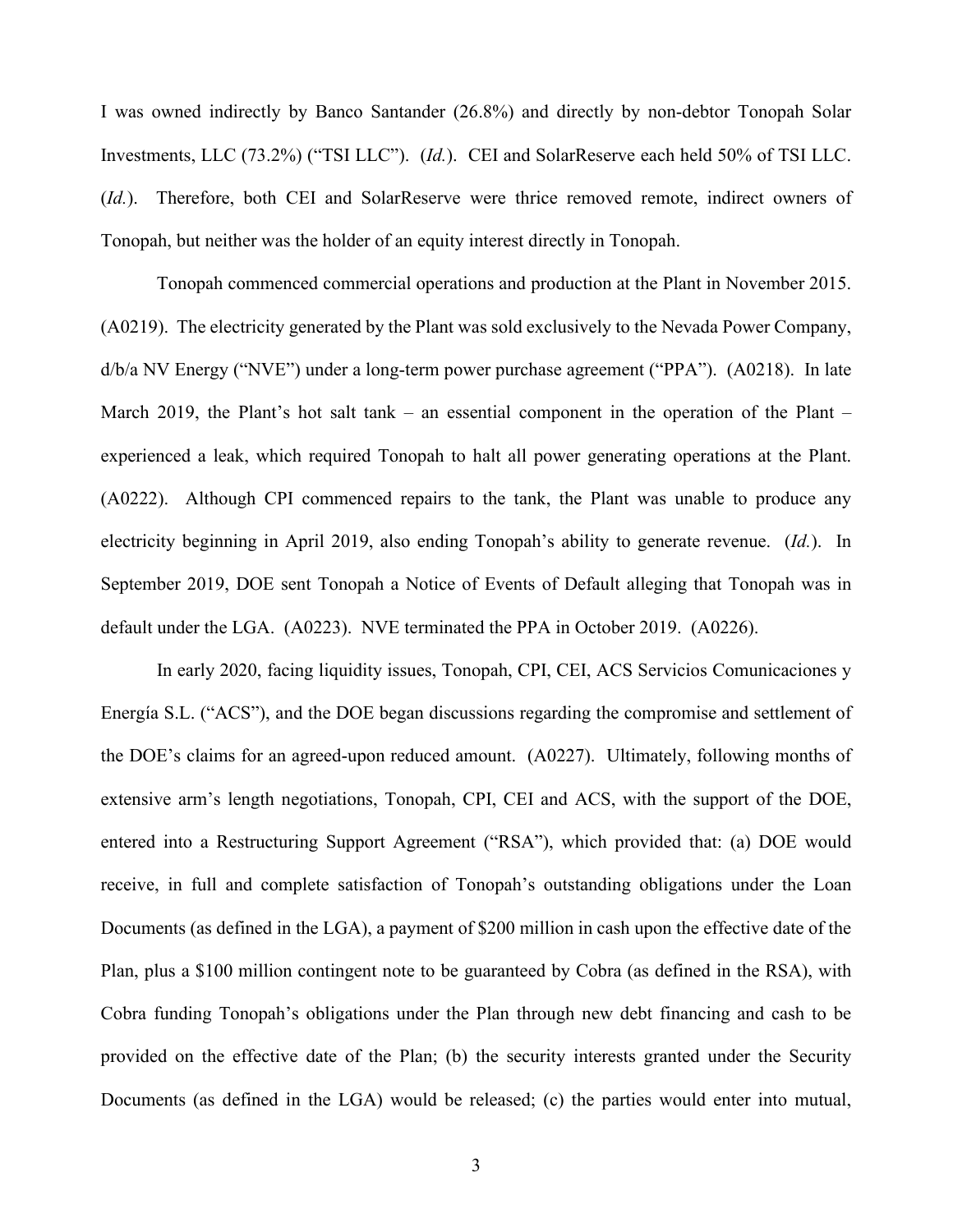consensual releases of all claims against each other on the terms set forth in the Plan; (d) Cobra or an affiliate thereof would own 100% of Tonopah upon completion of the restructuring; and (e) all other claims would remain unimpaired as set forth in the Plan.

### **B. Chapter 11 Case**

On July 30, 2020 ("Petition Date"), Debtor commenced a voluntary case under chapter 11 the Bankruptcy Code. The same day, Debtor filed a proposed plan (A0145-201) (as amended, "Plan"), which embodied the terms of the RSA, along with a related disclosure statement (A0202-368). Appellees filed objections to various requests for relief filed by Debtor, including to Debtor's consensual use of cash collateral and approval of its Disclosure Statement (both of which were overruled by the Bankruptcy Court), and also served multiple and voluminous discovery requests on Tonopah. (A0001-12, A0037-48). Appellees' standing to participate in the chapter 11 case was challenged by Tonopah and questioned by the Bankruptcy Court throughout the bankruptcy proceedings. (*See, e.g.*, A0013-36) ("8/24/20 Tr." at 20:3-7 ("Solar Reserve's . . . standing . . . to be heard in connection with this matter seems to be questionable at best[.]"); A0369-0412 ("9/4/20 Tr.") at 39:3-5 ("[Appellees] don't have standing to object to the disclosure statement in their capacity as a remote investor and non-voting party[.].").

# **C. Proofs of Claim and Underlying Litigation**

Despite the fact that no bar date was set for proofs of claim—as all creditors with the exception of DOE were unimpaired under the proposed plan—Appellees filed proofs of claim in the chapter 11 case. CMB Group IX and CMB Export filed proofs of claim on September 3, 2020 ("CMB Proofs of Claim") and SolarReserve filed a proof of claim on September 22, 2020 ("SolarReserve Proof of Claim" and collectively with the CMB Proofs of Claim, the "Proofs of Claim"). (A0049-96, 97-144  $\&$  413-29). CMB's proofs of claim asserted a general unsecured claim against Tonopah in the amount of \$90 million based upon a complaint (as amended, "Nevada Complaint") filed on May 19, 2020 in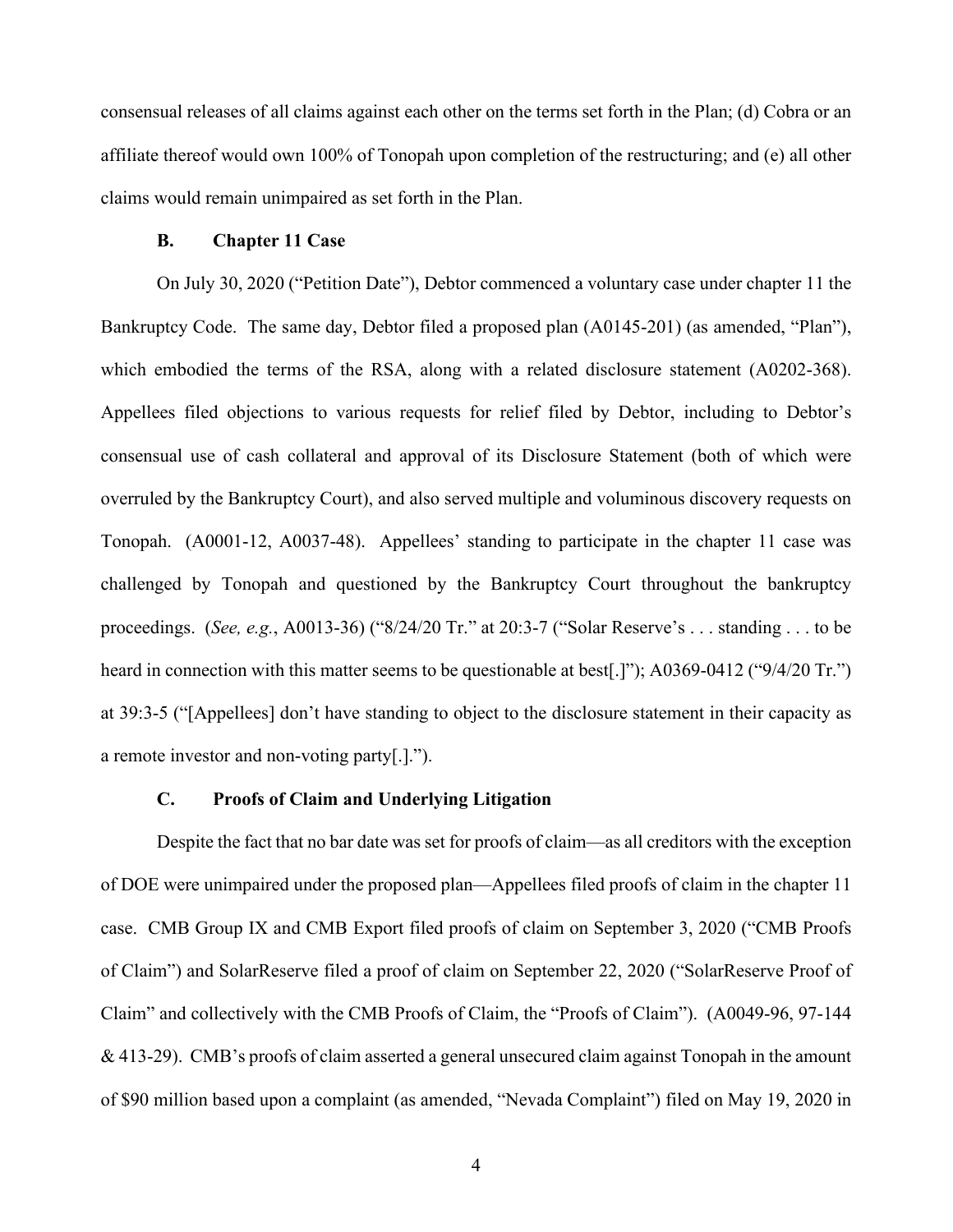Nevada state court against Cobra, certain Cobra affiliates, and Tonopah, among others ("Nevada Action"). On February 9, 2021, Cobra Finance, CEI, CIS, CPI, Cobra Instalaciones, ACS, and Banco Santander removed the Nevada Action to the United States District Court for the District of Nevada ("Nevada District Court"). *CMB Infrastructure Group IX, LP, et al. v. Cobra Energy Investment Finance, Inc., et al.*, Case No. 2:21-CV-00214-JAD-DJA (D. Nev. 2021) ("Nevada Action").

The crux of allegations in the Amended Complaint is that the Project was beset with significant difficulties from inception due to the actions of CPI, the construction contractor, ultimately leading to the Project's failure to meet its electrical power generation requirements under the PPA, termination of the PPA, and SolarReserve's inability to repay the CMB Loan. (*Id.* A0060). According to Appellees, "[t]he Project's failure is due almost entirely to [CPI and its] affiliates," specifically because "[CPI] partially constructed and prematurely delivered a grossly defective, nonfunctioning power plant." (*Id*. ¶ 5). Appellees allege that CPI "thereafter engaged with its parents and affiliates in a complex scheme designed to shift blame to SolarReserve and to shield themselves from responsibility," which included "misrepresenting the Project's condition to [CMB] and withholding from them information that would have enabled [CMB] to undertake efforts to mitigate or avoid their losses caused by SolarReserve's failure to repay its indebtedness." (*Id*.) Appellees asserted several claims against Tonopah in the Complaint, including: (i) fraud; (ii) aiding and abetting fraud; (iii) aiding and abetting interference with the Group IX Loan Agreement; (iv) intentional interference with contractual relations; and (v) aiding and abetting breach of fiduciary duty.

SolarReserve's proof of claim asserted a general unsecured claim against Tonopah asserting unliquidated monetary damages based upon a nonmonetary action ("Books and Records Action") filed by SolarReserve against Tonopah in the Delaware Court of Chancery on February 5, 2020, seeking to enforce its alleged contractual right to inspect Tonopah's books and records. (A0422-29). Prior to Tonopah's bankruptcy filing, however, after a one-day bench trial, the Court of Chancery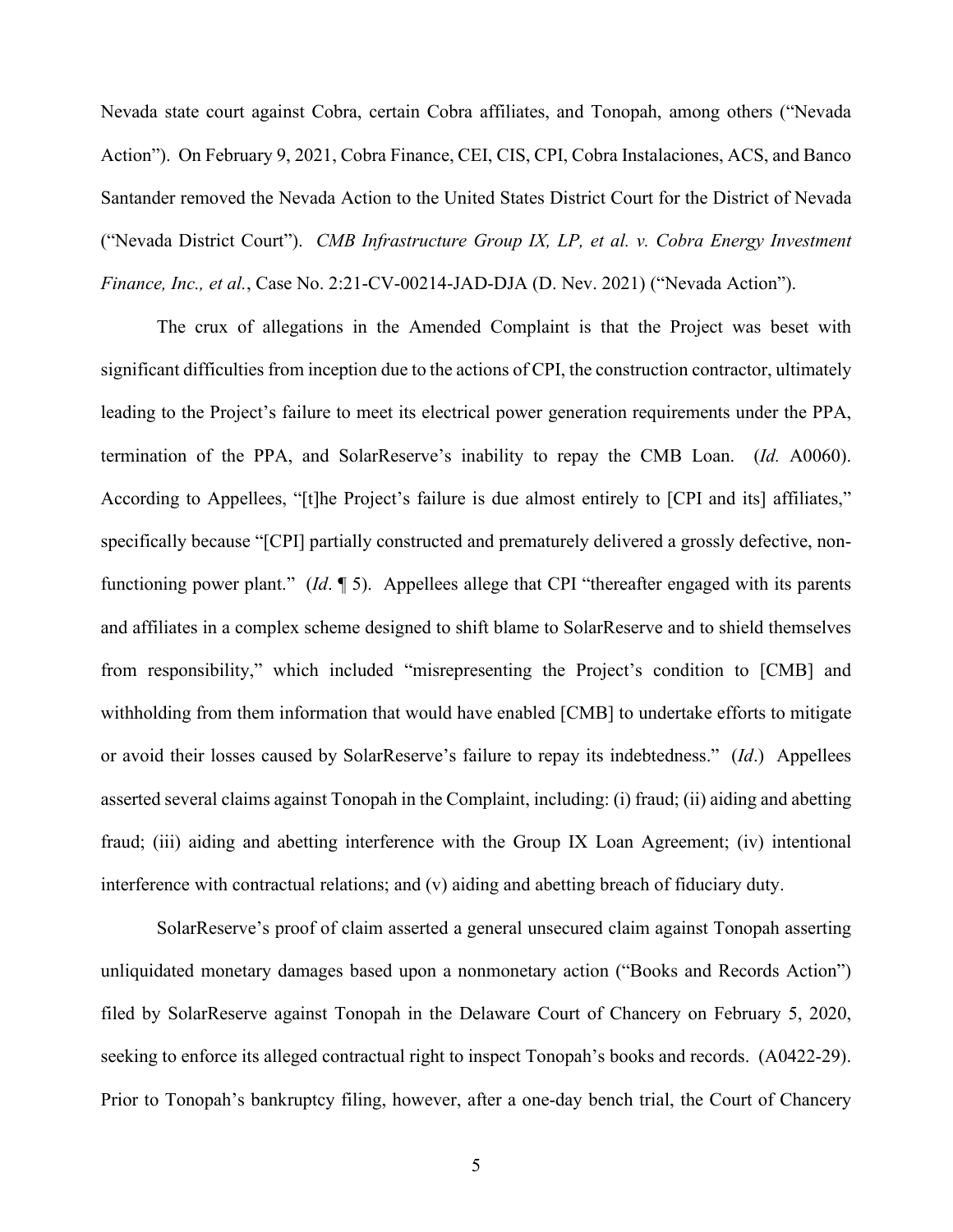resolved the action in Debtor's favor, holding that SolarReserve could not enforce its purported inspection rights because (a) it had assigned all claims it had against Tonopah to CMB, and (b) Tonopah's operating agreement expressly denied information rights to "unaffiliated successors" such as CMB. *SolarReserve CSP Holdings, LLC v. Tonopah Solar Energy, LLC*, 2020 WL 4251968, at \*5-6 (Del. Ch. July 24, 2020). The decision was on appeal at time of the confirmation hearing.

#### **D. Claim Objection**

On October 1, 2020, Debtor filed its Claim Objection (A430-519) ("Claim Objection") seeking entry of an order (a) determining that CMB and SolarReserve lacked standing in the Chapter 11 case and (b) disallowing the Proofs of Claim for lack of standing and failure to state a claim under applicable law against Debtor. The Claim Objection was fully briefed. (A0520-548;. A0549-665). On October 27, 2020, the Bankruptcy Court held a hearing on the Claim Objection (A0666-89)  $("10/27/20$  Tr."). The court indicated that it would not be able to render a decision on the Claim Objection prior to the start of Plan confirmation proceedings. (*Id.* at 8:2-9 ("I need more time to fully digest the merits of the issues that have been raised and I'm not confident that I'm going to be able to render a ruling in a sufficient time to allow for the confirmation proceedings to go forward on the current timetable if the parties were to wait for my ruling[.]")). The court also repeated its prior rulings regarding Appellees' limited standing as a creditor and not as an indirect equity holder, stating that even if Appellees held valid claims against the Debtor, "they are unimpaired under the plan" and did not possess standing to object to the portions of the Plan that did not affect their direct interests. (*See id.* at 8:24–10:5). At the Bankruptcy Court's suggestion, Debtor and Appellees agreed to continue the hearing on the Claim Objection until a date after confirmation. (*Id.* at 16:9-23). At no time before, after, or during the October 27 hearing, until Appellees' late filing of their Abstention Motion months later and just hours prior to the Bankruptcy Court's *sua sponte* determination to abstain, did Appellees or the court raise the issue of abstention.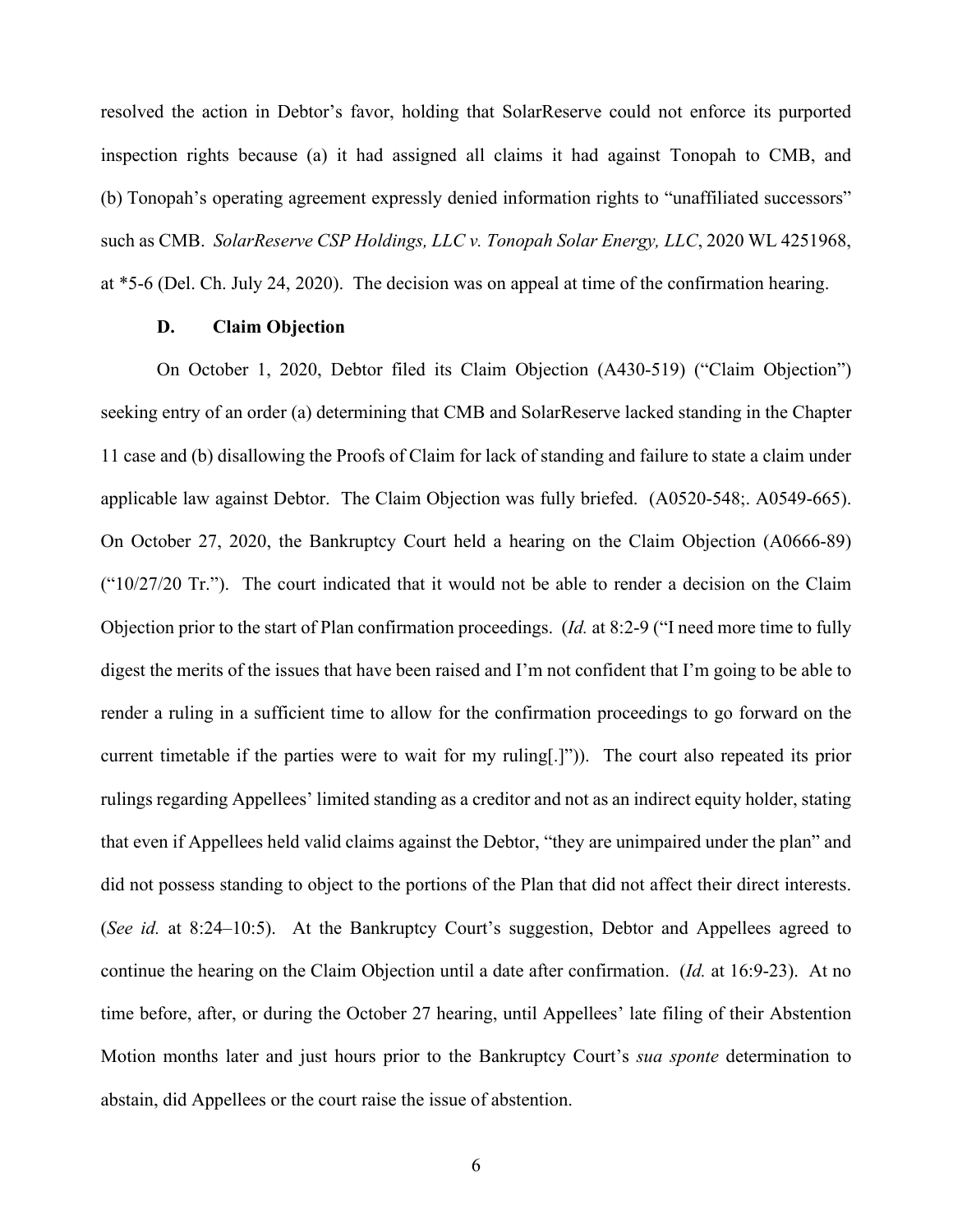### **E. Confirmation of the Plan and Related Appeal**

On November 6, 2020, Appellees filed a plan objection (A0689-710) ("Confirmation Objection"). Despite the Bankruptcy Court's prior ruling regarding the permissible scope of objections that could be raised by Appellees as, at most, unimpaired claim holders, the Confirmation Objection included a litany of challenges including that: (i) the Plan did not meet the feasibility requirement of § 1129(a)(11) of the Bankruptcy Code; (ii) notwithstanding the express terms of the Plan, unsecured creditors were impaired under the Plan and therefore entitled to vote; (iii) the Plan was not proposed in good faith as required by § 1129(a)(3) of the Bankruptcy Code; (iv) the Plan did not satisfy § 1129(a)(7)'s best interests test because creditors would fare better under a liquidation of Tonopah; (v) the Plan releases and exculpation were overbroad; and (vi) Tonopah failed to identify contracts it sought to assume. Given the court's prior ruling, a dispute arose regarding the scope of expert witness testimony. (A0565-0612 ("11/16/20 Tr.") at 3:8-17). Based on their status as unimpaired, unsecured creditors, Tonopah argued Appellees lacked standing to challenge the reasonableness of the settlement embodied in the Plan, as well as whether the Plan satisfied the best interests of creditors test, was proposed in good faith, and included releases that were overbroad, as those provisions did not impact Appellees' treatment and ultimate recovery or were inapplicable. (*Id.*  at 9:20-12:11). Tonopah requested that court limit the scope of Appellees' expert testimony. (*Id.* at 12:12-21). The court agreed and ruled that Appellees' expert testimony must be limited to feasibility. (*Id.* at 18:5-11; *see also* 37:4-25; 38:1-7).

On November 20, 2020 (A0613-0832) ("11/20/20 Tr.") and December 3, 2020 (A0833-0932) ("12/3/20 Tr."), the Bankruptcy Court held a two-day hearing ("Confirmation Hearing"). As the result of mediation sessions conducted by the Honorable Brendan L. Shannon at Judge Owens' suggestion, Tonopah and Cobra presented enhancements to the Plan made for the benefit of Appellees: Cobra agreed to (i) provide a \$6 million irrevocable letter of credit ("CMB/SR Letter of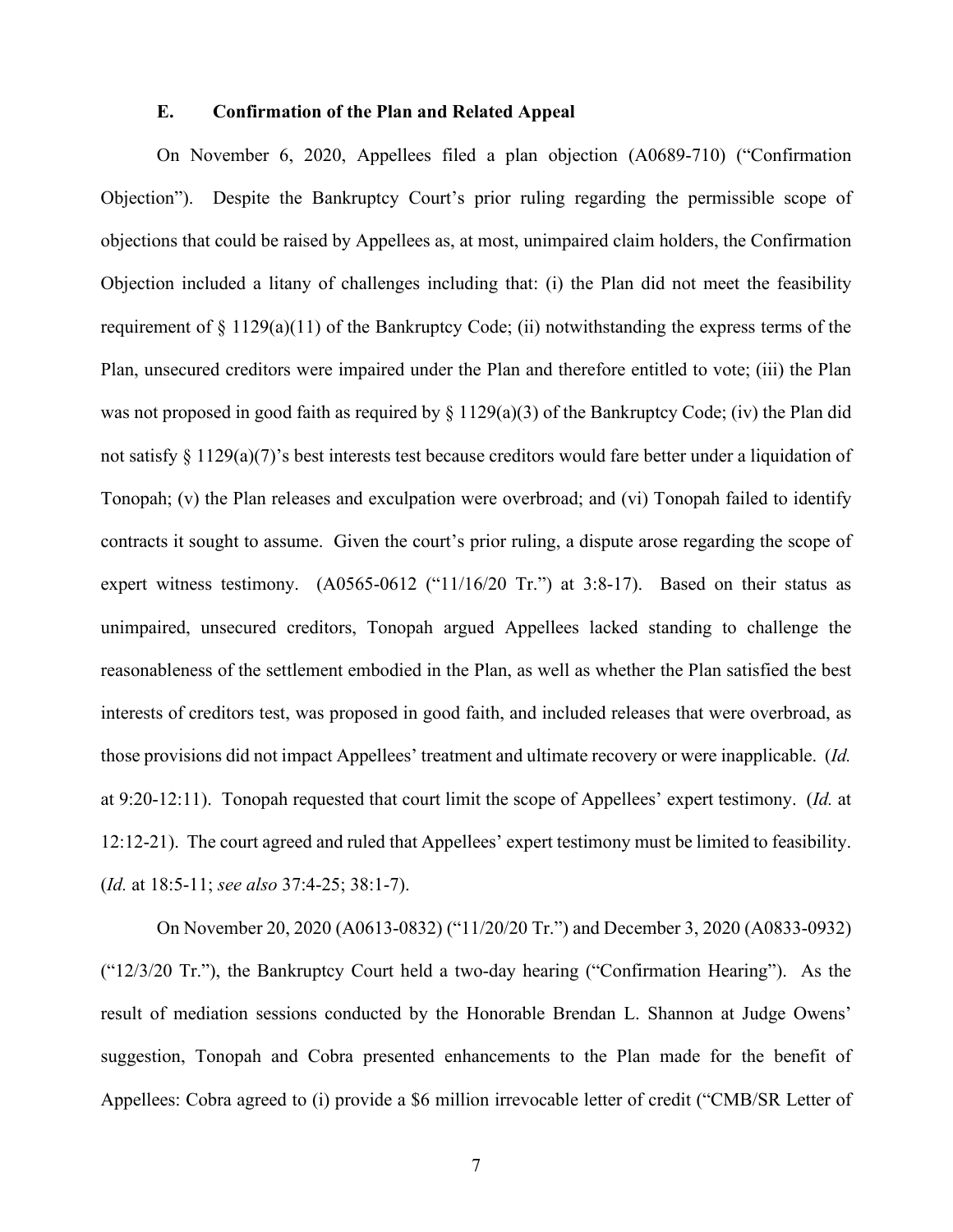Credit") in favor of Appellees as a reserve to be drawn on in the event that Appellees obtain a final, non-appealable judgment against Tonopah in the Nevada Action or the Books and Records Action; and (ii) increase the post-effective date working capital facility by \$14 million (to a total of \$64 million). (*See* 12/3/20 Tr. at 6:18-25; 7:1-21).

At the conclusion of the Confirmation Hearing, the Bankruptcy Court ruled that the Plan, as modified by these enhancements, satisfied each of the Bankruptcy Code's confirmation standards (*id.*  at 93:9-15) and subsequently entered an order confirming the Plan on December 9, 2020 (A1079- 1235) ("Confirmation Order"). The Plan went effective on December 18, 2020. (A1236-38). On December 23, 2020, Appellees filed a timely notice of appeal of the Confirmation Order. (D.I. 1).

#### **F. Status Conference and Abstention Order**

On January 12, 2021, the Bankruptcy Court held a status conference on the Claim Objection (*See* A1548-65) ("1/12/21 Tr.") ("Status Conference"). Just hours before the Status Conference, Appellees filed the Abstention Motion, requesting that the Bankruptcy Court abstain from adjudicating the Claim Objection pursuant to the permissive abstention doctrine set forth in 28 U.S.C.  $§$  1334(c)(1). Appellees asserted that the court had nothing left to administer in light of entry of the Confirmation Order. Appellees did not notice the Abstention Motion for a hearing.

The Bankruptcy Court began the Status Conference by acknowledging that the Claim Objection had been fully briefed and requested that Tonopah and Appellees provide an overview of where the Claim Objection stood. (1/12/21 Tr. at 4:3-15). The Claim Objection was fully briefed and ready for argument, and, until the morning of the Status Conference, and Debtor was prepared to request a hearing for the Claim Objection. (*See id.* at 4:16–8:23). Debtor advised the Bankruptcy Court that although it was not prepared to address the substance or merits of abstention, it believed the arguments in the Abstention Motion were flawed and ignored various bankruptcy-related matters that would be impacted by adjudication of the Claim Objection. (*Id.*). The Bankruptcy Court stated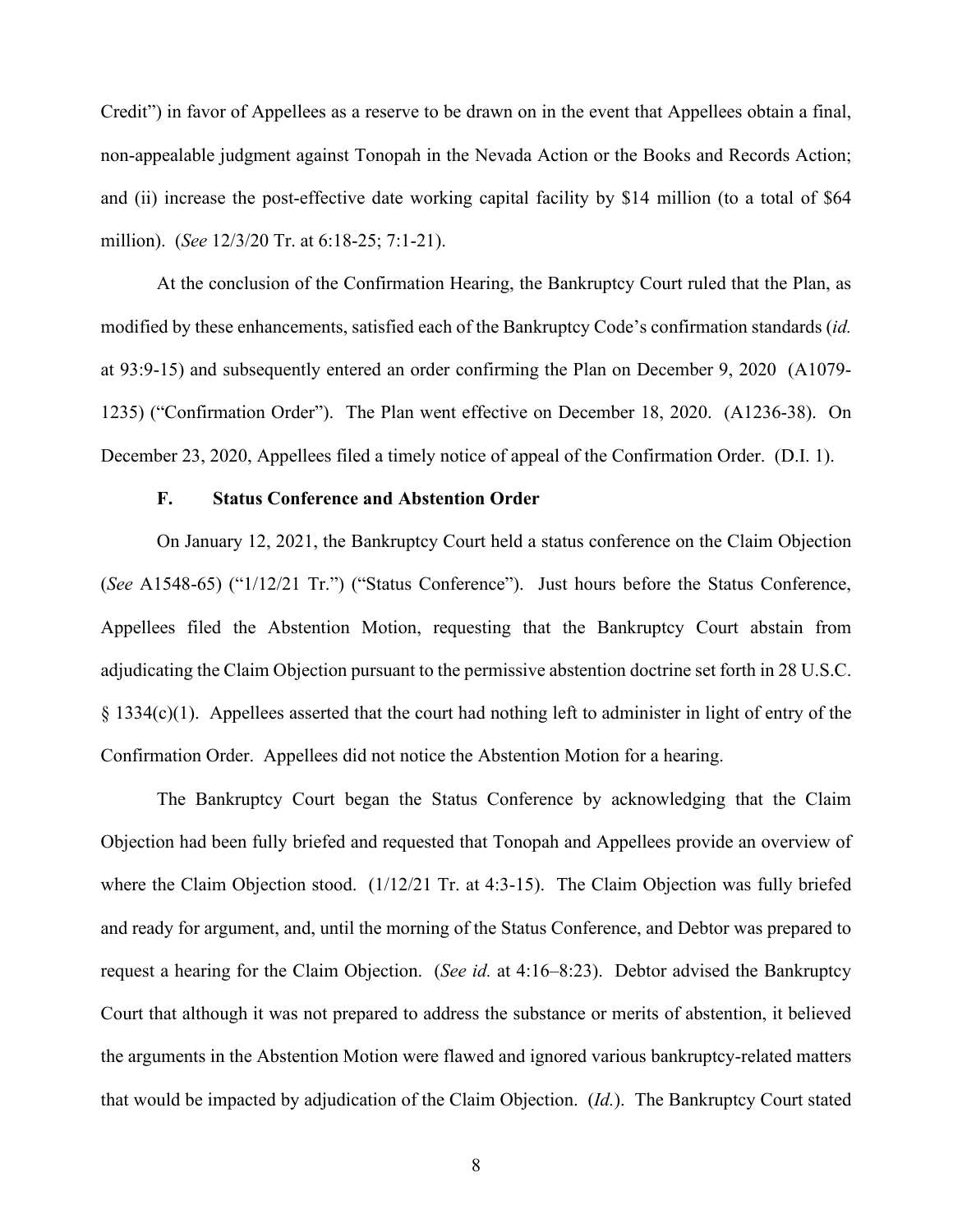that it had seen the Abstention Motion but assured Tonopah that it did not need argument "on anything with respect to the abstention request [at the Status Conference]." (*Id.* at 6:17-20). Both Tonopah and Appellees informed the Bankruptcy Court that they were open to scheduling the hearing on the Abstention Motion at the same time as the Claim Objection. (*Id.* at 8:11-23, 11:4-7).

The Bankruptcy Court noted it "could avoid some further briefing and discussion [on the issues between the parties]" by providing its thoughts on how to move forward with the Claim Objection and underlying actions. (*Id.* at 12:12-15). First, the Bankruptcy Court declined to construe the Claim Objection as a motion to dismiss for failure to state a claim under applicable law pursuant to Rule 12 of the Federal Rules of Civil Procedure, which the Bankruptcy Court has discretion to consider pursuant to Bankruptcy Rule 9014. (*Id.* at 12:16-21). The Bankruptcy Court stated that it may have considered the Rule 12 issues raised by the Claim Objection prior to confirmation if sufficient time was provided, but it did not believe consideration of the Claim Objection postconfirmation would be an efficient use of time. (*Id.* at 12:21-25; 13:1-5).

Second, notwithstanding that the Bankruptcy Court did not hear argument on permissive abstention, and that it had directed the parties to hold any such arguments in abeyance, the Bankruptcy Court *sua sponte* determined to abstain from adjudicating the Claim Objection. (*See id.* at 12:16– 14:23). Specifically, with respect to the Nevada Action, the Bankruptcy Court reasoned that it was based entirely on state law and involved overlapping questions of fact and law that need to be answered for both Debtor and the non-debtor parties. (*Id.* at 13:18-23). The Bankruptcy Court further stated that there were no bankruptcy reasons necessitating the piecemeal adjudication of the Nevada Action. *(Id.* at 13:25–14:2). Accordingly, the Bankruptcy Court directed the parties to submit a proposed form of order consistent with its ruling. (*Id.* at 14:8-13). On February 1, 2021, the Bankruptcy Court entered the Abstention Order. On February 16, 2021, Debtor filed a notice of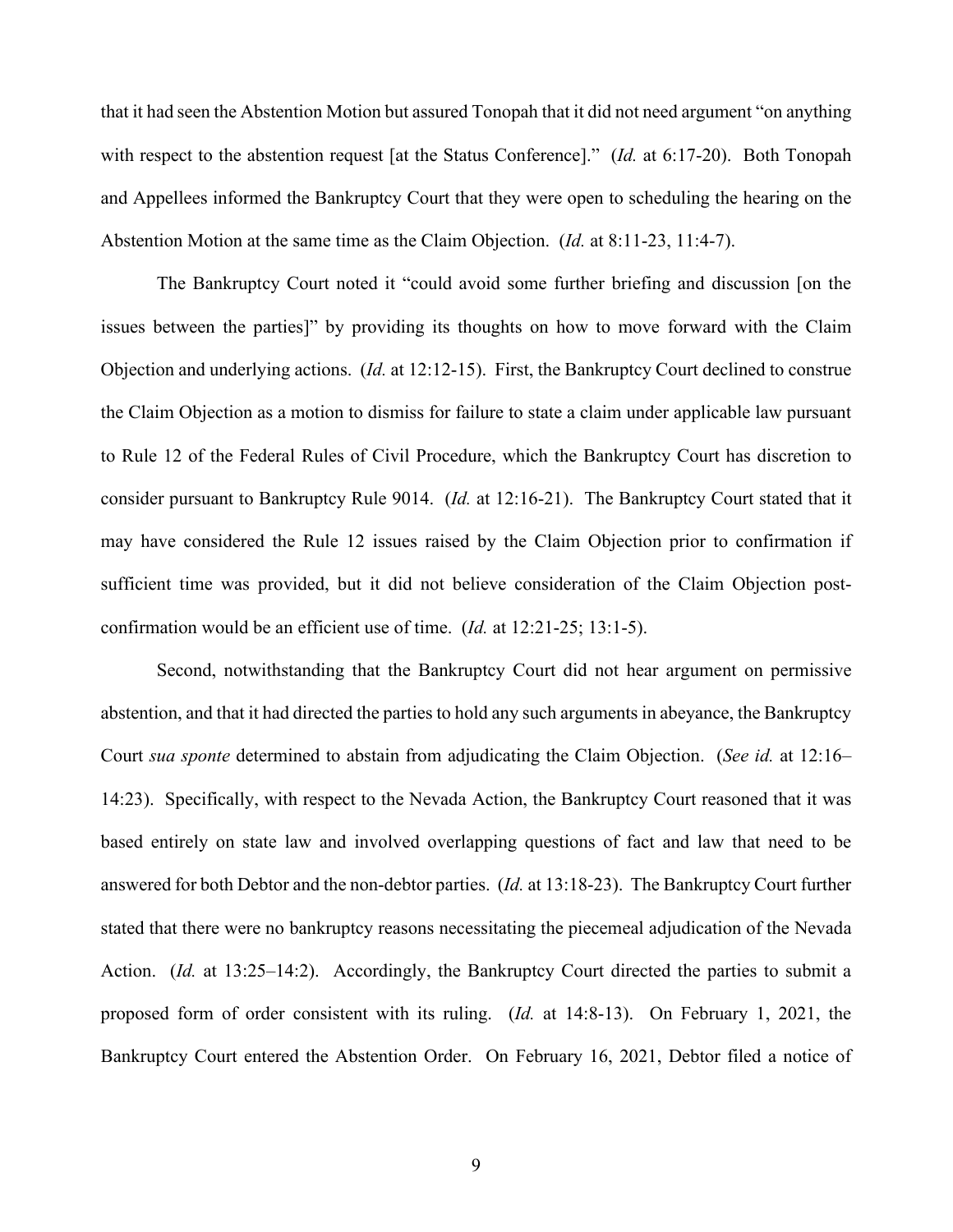appeal with respect to the Abstention Order, thereby commencing this appeal. (D.I. 1). The appeal is fully briefed. (D.I. 10-13).

### **G. Status of Litigation Underlying the Proofs of Claim**

### **1. Nevada Action**

The docket of the Nevada Action reflects that, on March 11, 2021, Appellees filed a Motion to Remand the action to Nevada state court. On March 11, 2021, various Cobra defendants filed a Motion to Compel Arbitration (*id*., D.I. 24) in accordance with an arbitration clause contained in Cobra Instalaciones y Servicios S.A.'s guaranty of Cobra Energy Investment Finance, Inc.'s performance under a certain loan agreement, which requires that any dispute arising in connection with the guaranty must be finally resolved in the International Court of Arbitration of the International Chamber of Commerce, in accordance with ICC Rules of Arbitration. On July 30, 2021, Tonopah filed a Motion to Dismiss the Nevada Action (*id*., D.I. 60). On November 15, 2021, the Nevada District Court issued an Order (*id*., D.I. 70), *inter alia*, (i) denying the Motion to Remand to Nevada state court; (ii) granting the Motion to Compel Arbitration, (iii) granting, in part, Tonopah's Motion to Dismiss and dismissing with prejudice Appellees' claim for aiding and abetting tortious interference with contract, which is not cognizable under Nevada law; and (iv) staying the entire Nevada Action pending the outcome of the arbitration (with the exception of certain limited jurisdictional discovery not relevant to this action).

### **2. Books and Records Action**

Prior to Tonopah's bankruptcy filing, the Court of Chancery resolved the Books and Records Action in Debtor's favor, holding that SolarReserve could not enforce its purported inspection rights. *SolarReserve*, 2020 WL 4251968, at \*5-6. That decision was on appeal at time of the confirmation hearing. The Delaware Supreme Court later dismissed the appeal as moot. *SolarReserve CSP Holdings, LLC v. Tonopah Solar Energy, LLC*, 258 A.3d 806 (Del. Aug. 9, 2021). As the chapter 11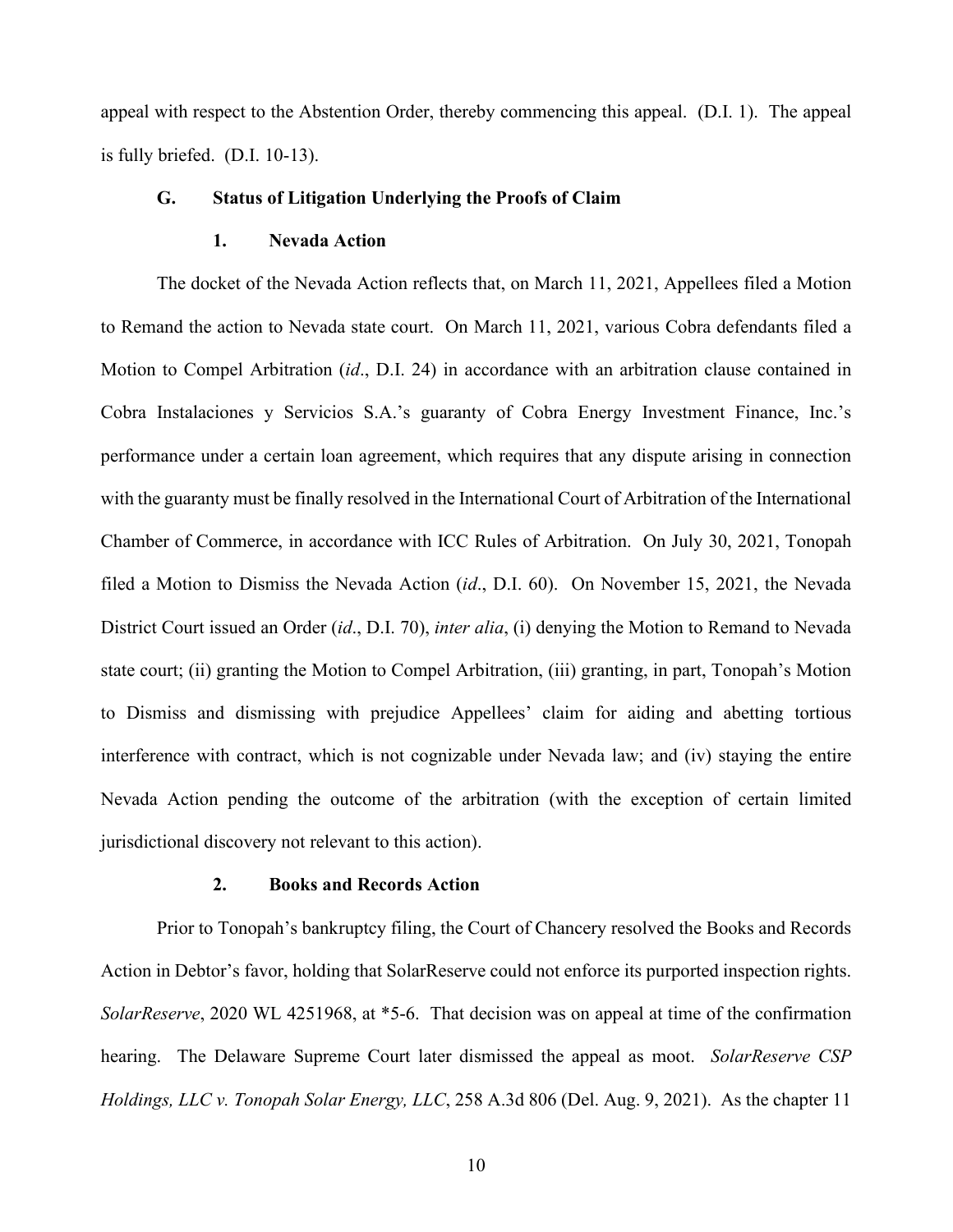proceeding resulted in Tonopah's reorganization, along with a new LLC Agreement that eliminated the inspection provision at issue, the parties agreed that the relief in the underlying books and records action could not be granted. *Id*. at \*1.

# **II. JURISDICTION AND STANDARD OF REVIEW**

The Court has jurisdiction to hear an appeal from a final judgment of the bankruptcy court pursuant to 28 U.S.C. § 158(a)(1). On appeal from an order of the Bankruptcy Court, this Court reviews the Bankruptcy Court's "exercise of discretion for abuse thereof." *In re Energy Future Holdings Corp.*, 558 B.R. 684, 686 (D. Del. 2016); *In re SemCrude L.P.*, 2012 WL 5554819, at \*4 (D. Del. Nov. 15, 2012) (reviewing a bankruptcy court's order regarding permissive abstention for abuse of discretion). "Abuse of discretion is found where a 'court's decision rests upon a clearly erroneous finding of fact, an errant conclusion of law, or an improper application of law to fact.'" *Energy Future Holdings*, 558 B.R. at 686 (citing *Int'l Union, United Auto., Aerospace & Agr. Implement Workers of Am., UAW v. Mack Trucks, Inc.*, 820 F.2d 91, 95 (3d Cir. 1987)).

### **III. ANALYSIS**

#### **A. Permissive Abstention Under 28 U.S.C. § 1334(c) and the Bankruptcy Rules**

Section 1334(c) of title 28 provides for abstention by the bankruptcy court from hearing a particular bankruptcy proceeding. The bankruptcy court determines whether it should exercise jurisdiction over a particular proceeding or, in the interests of comity and judicial economy, relinquish jurisdiction. The statute provides, in relevant part:

> (c)(1) Except with respect to a case under chapter 15 of title 11, *nothing in this section prevents a district court in the interest of justice, or in the interest of comity with State courts or respect for State law, from abstaining from hearing a particular proceeding arising under title 11 or arising in or related to a case under title 11*.

> (2) Upon timely motion of a party in a proceeding based upon a State law claim or State law cause of action, related to a case under title 11 but not arising under title 11 or arising in a case under title 11, with respect to which an action could not have been commenced in a court of the United States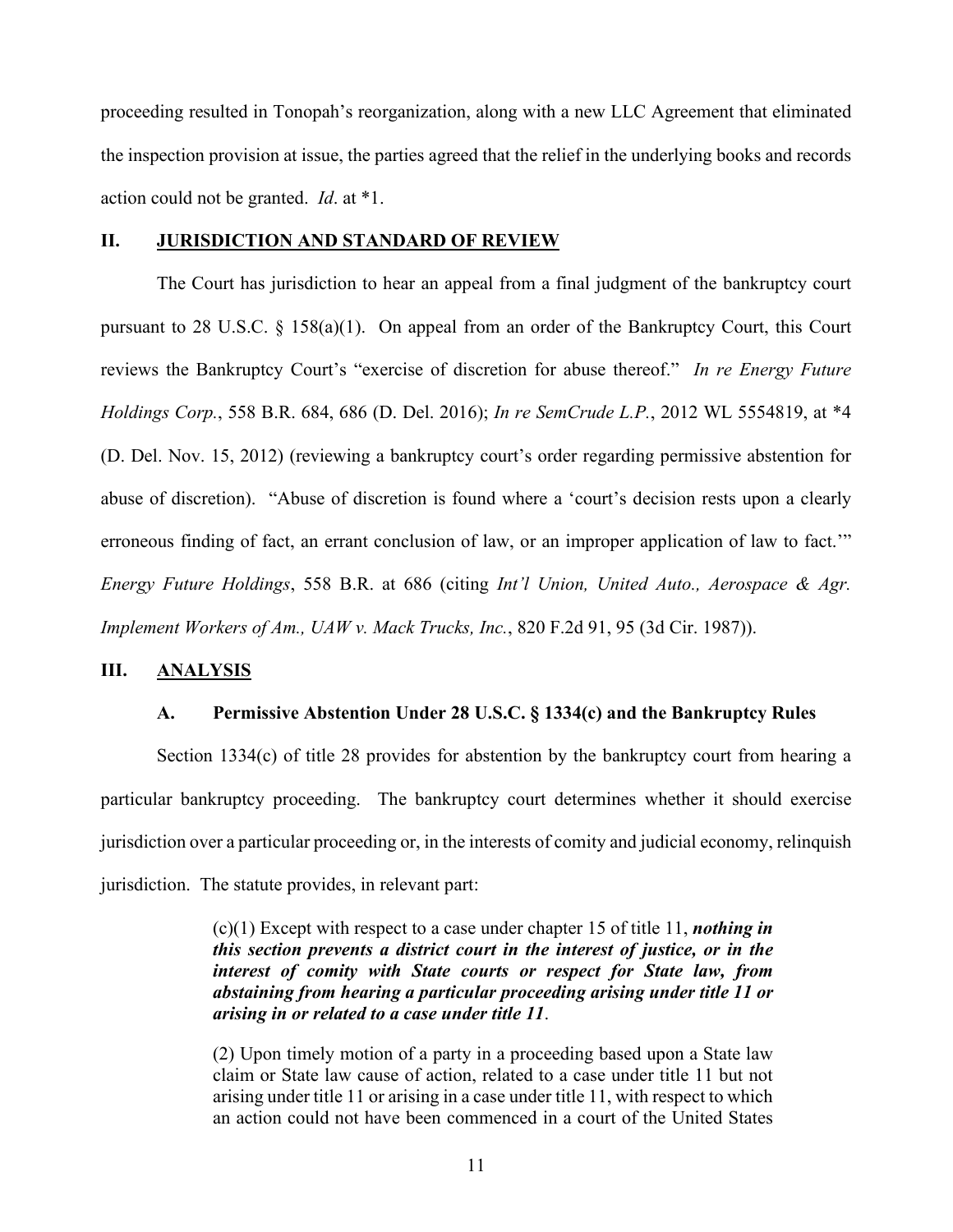absent jurisdiction under this section, the district court shall abstain from hearing such proceeding if an action is commenced, and can be timely adjudicated, in a State forum of appropriate jurisdiction.

#### 28 U.S.C. § 1334(c) (emphasis added).

Bankruptcy Rule 5011(b) governs a motion for abstention. 9 COLLIER ON BANKRUPTCY  $\P 5011.02$  (16<sup>th</sup> ed.). A motion for abstention pursuant to § 1334(c) is a contested matter governed by Bankruptcy Rule 9014. Fed. R. Bankr. P. 5011; 9 COLLIER ON BANKRUPTCY APP. 5011 (reciting 1991 Advisory Committee Note to Rule 5011). Bankruptcy Rule 9014 governs contested matters and provides that "reasonable notice and opportunity for hearing shall be afforded the party against whom relief is sought." Fed. R. Bankr. P. 9014(a). "The clear intention of Rule 9014 is that, when a response to a motion is filed, a hearing must be held in order to determine the contested matter; it is an abuse of discretion for the judge to grant the motion without holding such a hearing." 10 COLLIER ON BANKRUPTCY  $\P$  9014.03 (16<sup>th</sup> ed.).

With respect to permissive abstention, however, a motion is not required – the issue may be raised by motion of a party, as discussed below, and it may also be raised by the Bankruptcy Court *sua sponte.* Given the unusual procedural posture in which the Bankruptcy Court reached its abstained ruling here, it is unclear whether there was a "contested matter" before the Bankruptcy Court that required "reasonable notice and opportunity for hearing." Fed. R. Bankr. P. 9014(a). It appears from the bench ruling that the Bankruptcy Court intended to raise permissive abstention *sua sponte* at the Status Conference, received Appellees' request mere hours before, but ultimately viewed its permissive abstention as a *sua sponte* decision—not as a grant of the relief sought in the Abstention Motion. Indeed, the Abstention Order denies the Abstention Motion as "moot." In these circumstances, the Abstention Order arguably does not run afoul of Bankruptcy Rule 9014(a).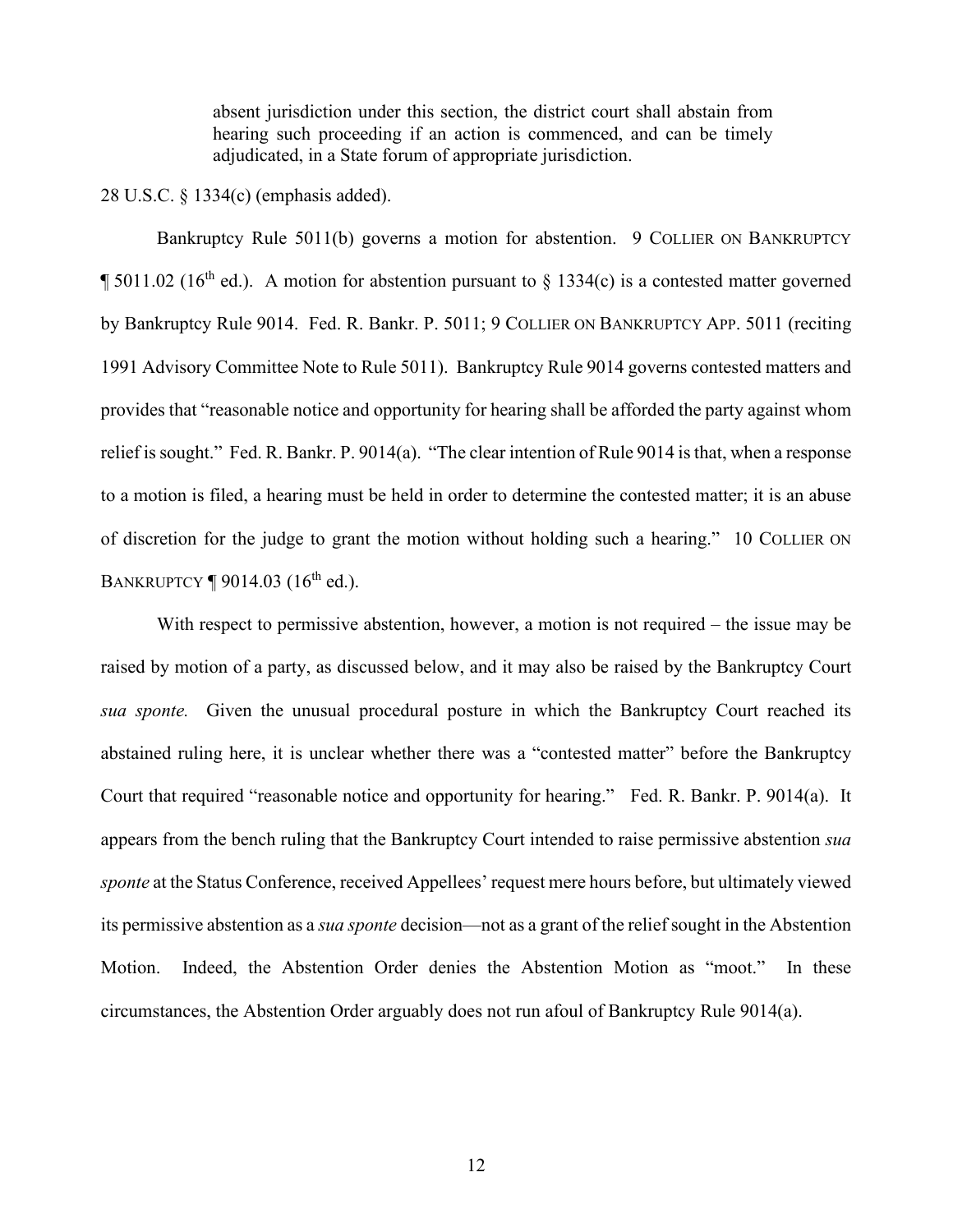#### **B. The Bankruptcy Court May Raise Permissive Abstention** *Sua Sponte*

Based on the plain language of  $\S$  1334(c)(1), a bankruptcy court may raise permissive abstention *sua sponte.* Although "[a] court may not apply the principles of mandatory abstention absent a 'timely motion of a party,' "nothing prevents a bankruptcy court from considering the issue of permissive abstention *sua sponte*." *In re LTC Holdings, Inc.*, 587 B.R. 25, 29–30 (Bankr. D. Del. 2018). The parties agree*.* (D.I. 10 at 17; D.I. 12 at 39). Debtor argues, however, that although the Bankruptcy Court may raise abstention *sua sponte*, it was an abuse of discretion for it to render its ruling without allowing Debtor a reasonable opportunity to be heard on the issue—notions of due process require notice and an opportunity to be heard, Debtor asserts, even where abstention is raised *sua sponte* by the Bankruptcy Court.

According to Debtor, courts have long recognized that "the requirement of notice is the cornerstone underpinning Bankruptcy Code procedure." *In re Grumman Olson Indus., Inc*., 467 B.R. 694, 706 (S.D.N.Y. 2012) (quoting *Western Auto Supply Co. v. Savage Arms, Inc. (In re Savage Indus., Inc.*), 43 F.3d 714, 720 (1st Cir. 1994)). Debtor contends that the notice requirements of bankruptcy law, which are "founded in fundamental notions of procedural due process," *Western Auto Supply*, 43 F.3d. at 721, mandate that parties be afforded adequate notice and a meaningful opportunity to be heard before their interests are adversely affected in a bankruptcy proceeding even where a court is acting *sua sponte*. Debtor cites the *In re U.S. Mineral Products* decision, wherein this Court held that the bankruptcy court's *sua sponte* appointment of a chapter 11 trustee was not an abuse of discretion where parties were given notice and a hearing. 2004 WL 115234, at \*3 (D. Del. Jan. 16, 2004), *aff'd*, 105 F. App'x 428 (3d Cir. 2004). Although the Court agrees with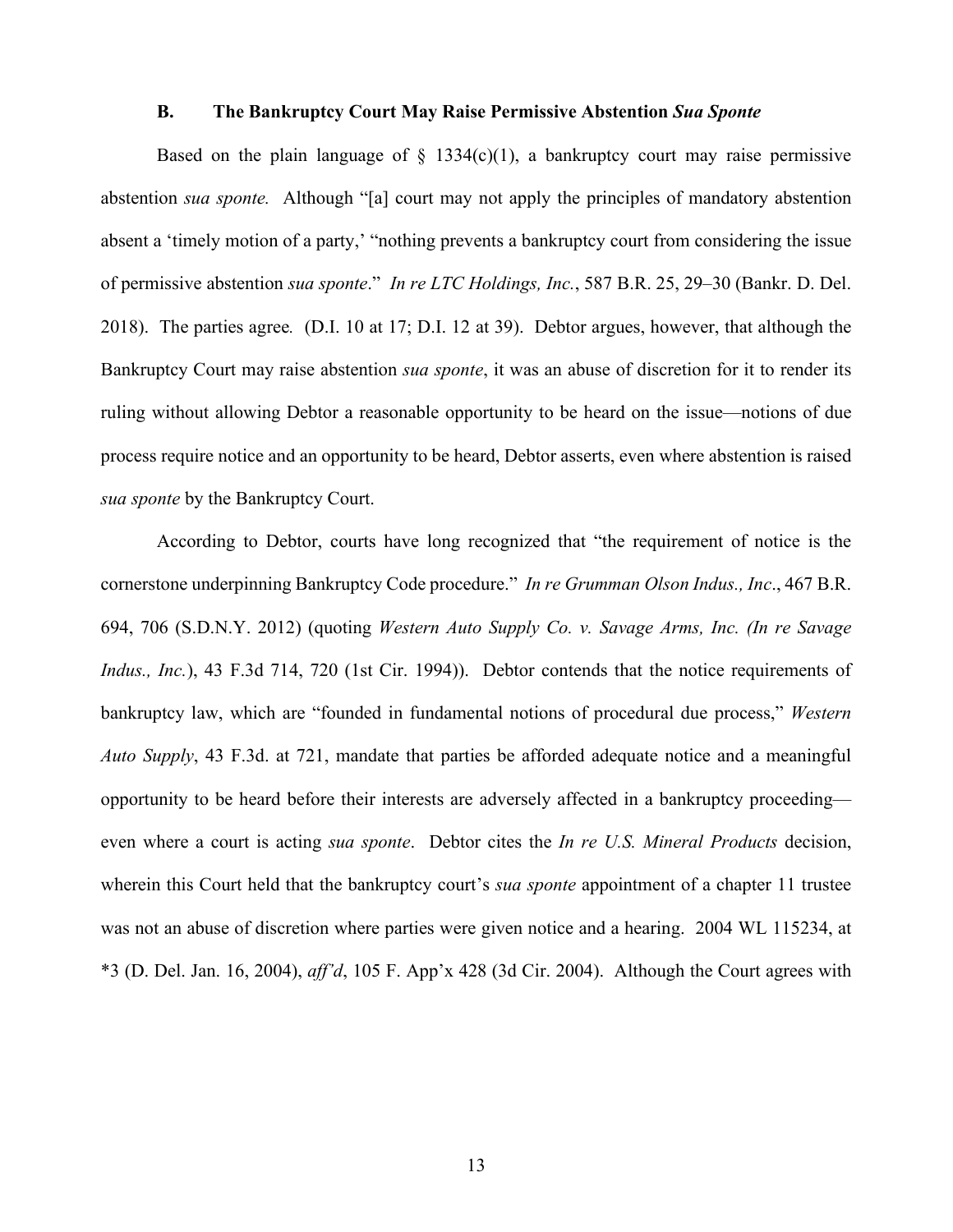these overarching principles, this case (and several others cited by Debtor) do not apply them in the context of permissive abstention.[3](#page-14-0)

Appellees, for their part, are no help on this issue, as they appear to misconstrue Tonopah's argument to be that *sua sponte* abstention is somehow impermissible. (*See* D.I. 12 at 39-40). Debtor acknowledges that bankruptcy courts have discretion to raise abstention *sua sponte*, but argues that their discretion is not boundless—"[r]ather, bankruptcy courts must exercise this discretion within the confines of due process by affording parties notice and an opportunity to be heard prior to determining to abstain from exercising jurisdiction over a matter." (D.I. 13 at 2). Appellees do not argue to the contrary and cite no cases where a court considered and rejected the due process limitations on bankruptcy courts' ability to abstain *sua sponte*. To the contrary, in *Gober*, a case cited by Appellees, the Fifth Circuit Court of Appeals disagreed with the appellant's argument that it was denied due process, but it reached this conclusion because the bankruptcy court had provided the appellant with "ample opportunity to brief [the] issue and present arguments in opposition to abstention, and [the appellant] did so in a supplemental letter brief submitted at the request of the bankruptcy judge." *Gober v. Terra + Corp. (In re Gober)*, 100 F.3d 1195, 1207 n.10 (5th Cir. 1996).

As Debtor correctly argues, and as this Court's own canvassing of case law has revealed, numerous courts have held that although a bankruptcy court may permissively abstain from adjudicating a matter pursuant to  $\S 1334(c)(1)$  *sua sponte*, it may do so only where the parties have notice and an opportunity to be heard on the issue. *See, e.g.*, *Stabler v. Beyers (In re Stabler)*, 418 B.R. 764, 769 (B.A.P. 8th Cir. 2009) ("[T]he procedure by which the issue [of abstention] came before the

<span id="page-14-0"></span><sup>3</sup> *See* D.I. 10 at 19 (citing *Meyers v. Heffernan*, 2012 WL 1133732, at \*5 (D. Del. Mar. 29, 2012) ("Failure to afford parties adequate notice and opportunity to be heard on a district judge's contemplated *sua sponte* transfer would in most, if not all, cases violate the parties' due process rights.")); *Schlesinger Inv. P'ship v. Fluor Corp.*, 671 F.2d 739, 742 (2d Cir. 1982) ("Failure to afford an opportunity to address the court's *sua sponte* motion to dismiss is, by itself, grounds for reversal.") (quoting *Lewis v. New York*, 547 F.2d 4, 5–6 & n. 4 (2d Cir.1976)).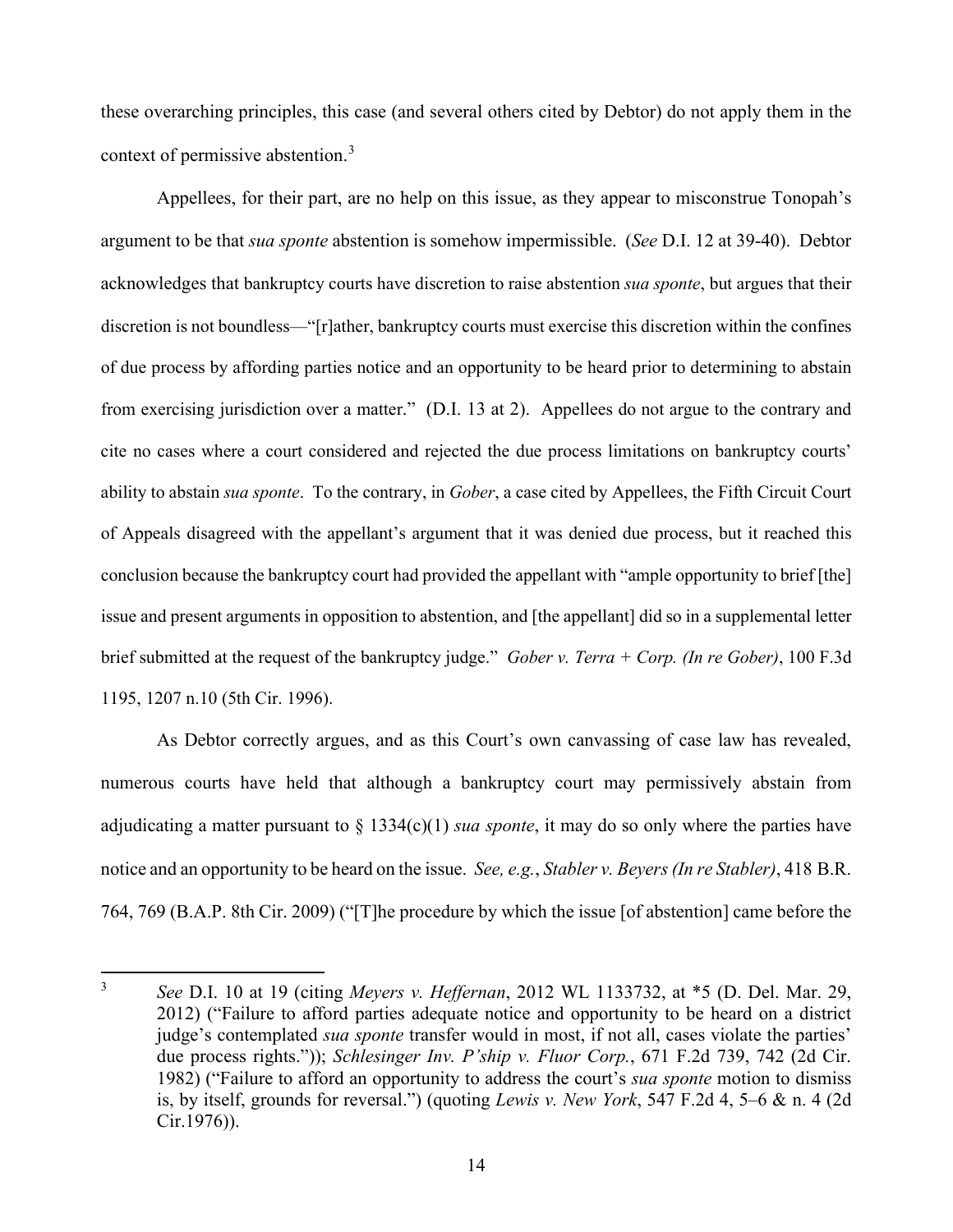bankruptcy court is largely irrelevant, as long as the Debtors had notice that the court was considering abstention"); *In re AFY, Inc.*, 539 B.R. 373, 378 (D. Neb. 2015) (concluding bankruptcy court abused its discretion by abstaining *sua sponte* without providing appellants the opportunity to be heard: "A bankruptcy court may reach the issue of abstention *sua sponte*, but only if the parties have advance notice that the court is considering abstention"); *PRN Pharmaceutical Services, LP v. Brownsburg Healthcare LLC (In re Kentuckiana Healthcare, LLC)*, 2014 WL 906121, at \*3 (W.D. Ky. Mar. 7, 2014) ("The question of permissive abstention may be raised by this court *sua sponte*, as long as the parties have an opportunity to be heard."); *Vernell v. Washington Mutual Bank, F.A. (In re Vernell)*, 2008 WL 434718, at \*1 (Bankr. S.D. Fla. Feb. 13, 2008) (same). In *In re LTC Holdings, Inc.*, for example, the bankruptcy court considered permissive abstention *sua sponte* only after providing the parties an opportunity to brief their positions. *LTC Holdings, Inc.*, 587 B.R. at 29. [4](#page-15-0) These cases, though highly persuasive, are not binding on this Court.

We cannot fault Debtor for failing to cite a Third Circuit case in support of its due process argument. That there is little guidance from the Third Circuit on this issue is to be expected, given that a court of appeals has no jurisdiction to review the application of discretionary abstention. *See*  28 U.S.C. § 1334(d); *In re Federal Mogul, Inc*., 300 F.3d 368, 389 n.14 (3d Cir. 2002). As for courts *within* the Third Circuit, many have determined to permissively abstain without notice and hearing but also without analysis of the due process issue, citing only the well-settled proposition that a bankruptcy court may raise abstention *sua sponte*; of those cases, notably, many cite the Fifth Circuit's *Gober* decision for support—the same decision which rejected appellant's due process

<span id="page-15-0"></span><sup>4</sup> *See also In re Southmark Assocs. Ltd. P'ship*, 132 B.R. 231, 231 (Bankr. D. Conn. 1991) (considering issue after issuing order to show cause why court should not abstain from hearing adversary proceeding); *In re Encompass Services Corp.*, 337 B.R. 864, 869 (Bankr. S.D. Tex. 2006) ("both parties thoroughly briefed the issues raised" in abstention motion); *In re World Financial Servcs. Ctr., Inc.*, 64 B.R. 980, 981 (Bankr. S.D. Cal. 1986) (following hearing and denial of motion for mandatory abstention, court "requested additional briefs by the parties on the issue of discretionary abstention").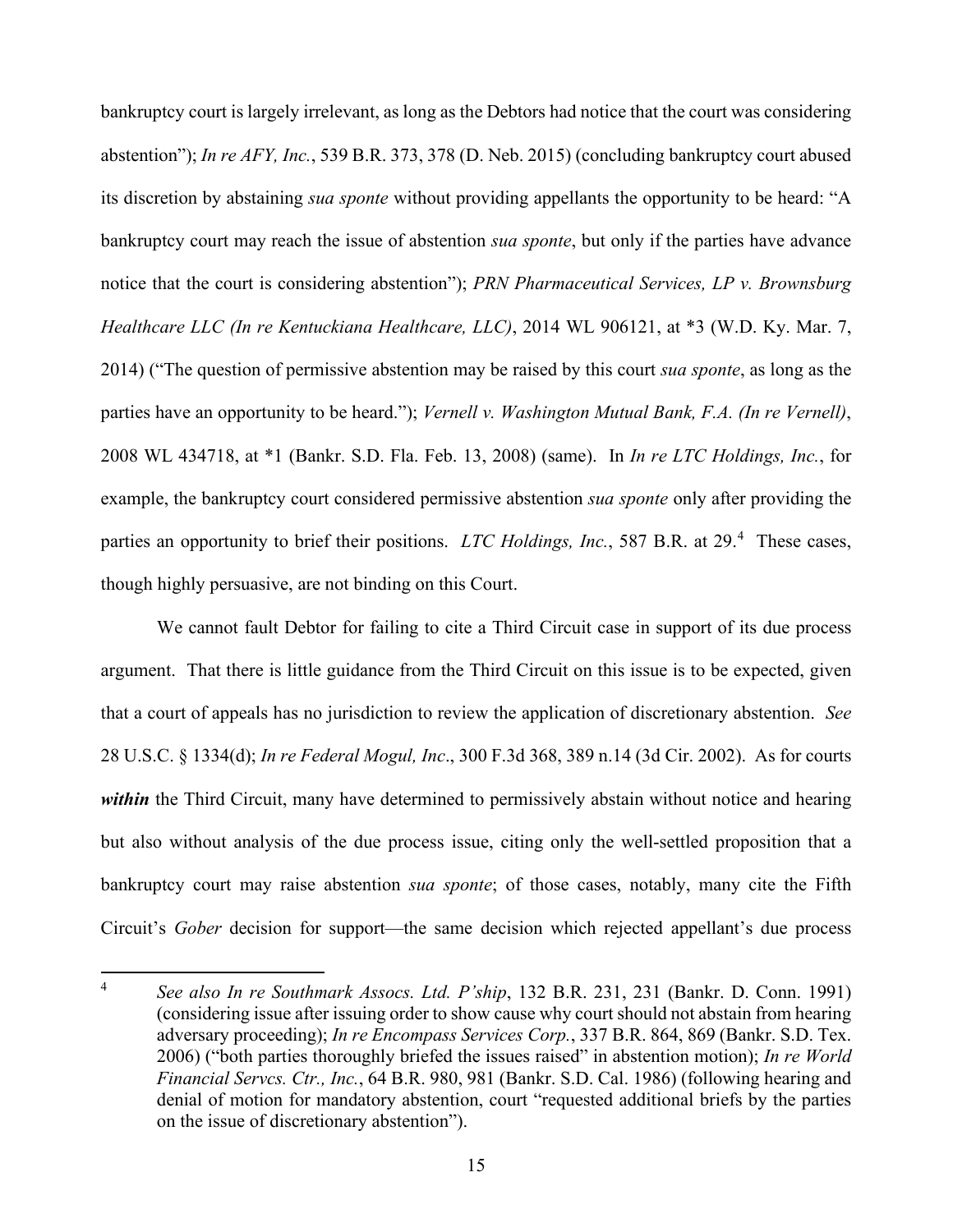argument because the affected party had "ample opportunity to brief [the] issue and present arguments." *See e.g., In re Greene,* 1999 WL 689711, at \*3 (E.D. Pa. 1999) (relying on *Gober*); *Bricker v. Martin*, 348 B.R. 28, 33-34 (Bankr. W.D. Pa. 2006) (same); *In re Vanhook,* 468 B.R. 694, 700 (Bankr. D. N.J. 2012) (same); *In re Lemoine*, 2012 WL 5906939, at \*3 (Bankr. E.D. Pa. Nov. 26, 2012) (same); *In re Acevedo,* 546 B.R. 496, 504 (Bankr. D. Mass. 2016) (same). For example, Appellees cite the *Old Augusta* decision for its proposition that "[i]t is widely accepted that a court may act *sua sponte* to remand a case on grounds of permissive abstention pursuant to Section 1334(c)(1)." (*See* D.I. 12 at 39 (citing *In re Old Augusta Dev. Group, Inc*., 2011 WL 2632147, at \*3 (Bankr. S.D. Ga. May 16, 2011))). But *Old Augusta* also relies on *Gober*, among other cases. *See id*.

Appellees point out that, "[u]nlike mandatory abstention, the motion requirement is conspicuously absent from the permissive abstention statute." (D.I. 12 at 39). Permissive abstention under  $\S 1334(c)(1)$  contains no requirement for a motion. Mandatory abstention under  $\S 1334(c)(2)$ , on the other hand, does requires a motion—and such a motion initiates a contested matter and triggers the notice and hearing requirements of Bankruptcy Rule 9014. Although the Court certainly views it as a best practice to give the affected party notice and a reasonable opportunity to be heard on permissive abstention, the Court will not create such a requirement where none exists. Accordingly, the Court will decline to find that the Bankruptcy Court abused its discretion on the basis that it did not permit Debtor an opportunity to be heard.

# **C. No Abuse of Discretion in Bankruptcy Court's Consideration of Permissive Abstention Factors**

Pursuant to the permissive abstention doctrine in  $\S$  1334(c)(1), a bankruptcy court may, in its discretion, abstain from hearing a proceeding "in the interest of justice, or in the interest of comity with State courts or respect for state law." 28 U.S.C. § 1334(c)(1). As the Third Circuit has explained, "[f]ederal courts have a virtually unflagging obligation to exercise the jurisdiction conferred on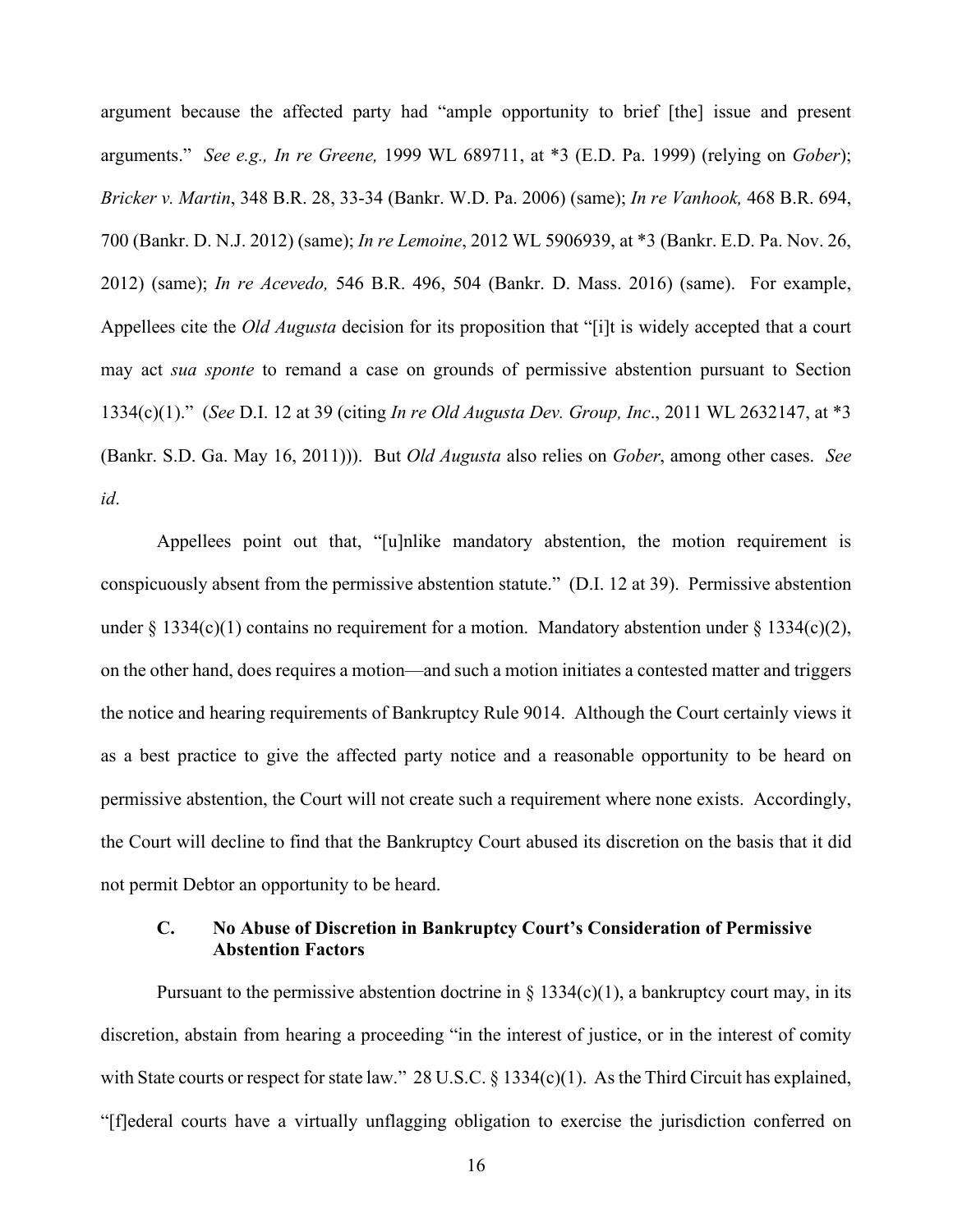them." *In re SCH Corp.*, 569 F. App'x 119, 121 (3d Cir. 2014) (quoting *In re Semcrude, L.P.*, 728 F.3d 314, 320 (3d Cir. 2013)). Accordingly, permissive abstention "is the exception, not the rule. It rarely should be invoked." *In re Penson Worldwide*, 587 B.R. 6, 22 (Bankr. D. Del. 2018 (citing *Gwynedd Props., Inc. v. Lower Gwynedd Twp.*, 970 F.2d 1195, 1199 (3d Cir. 1992))). In deciding

whether permissive abstention is proper, courts typically utilize a twelve-factor test:

(1) the effect or lack thereof on the efficient administration of the estate; (2) the extent to which state law issues predominate over bankruptcy issues; (3) the difficulty or unsettled nature of the applicable state law; (4) the presence of a related proceeding commenced in state court or other non-bankruptcy court; (5) the jurisdictional basis, if any, other than 28 U.S.C. § 1334; (6) the degree of relatedness or remoteness of the proceeding to the main bankruptcy case; (7) the substance rather than the form of an asserted "core" proceeding; (8) the feasibility of severing state law claims from core bankruptcy matters to allow judgments to be entered in state court with enforcement left to the bankruptcy court; (9) the burden on the court's docket; (10) the likelihood that the commencement of the proceeding in bankruptcy court involves forum shopping by one of the parties; (11) the existence of a right to a jury trial; and (12) the presence in the proceeding of non-debtor parties.

*See, e.g., Continental Airlines, Inc. v. Allen (In re Continental Airlines, Inc.),* 156 B.R. 441, 443

(Bankr. D. Del. 1993). The evaluation of these factors is not "merely a mathematical exercise." *Trans World Airlines, Inc. v. Karabu Corp. (In re Trans World Airlines, Inc.),* 196 B.R. 711, 715 (Bankr. D. Del. 1996). Rather, courts apply these factors flexibly, and some factors are weighed more heavily than others. Of particular importance are the effect on the administration of the estate, whether the proceeding is core or non-core, and whether the claim involves only state law issues. *See In re Welded Constr., L.P.*, 609 B.R. 101, 112 (Bankr. D. Del. 2019); *Republic Underwriters Ins. Co. v. DBSI Republic, LLC (In re DBSI, Inc.)*, 409 B.R. 720, 729 (Bankr. D. Del. 2009). Ultimately, the decision "is left up to the broad discretion of the bankruptcy court." *DBSI, Inc.,* 409 B.R. at 729; *In re RNI Wind Down Corp.,* 348 B.R. 286, 295 (Bankr. D. Del. 2006) (*quoting Luan Inv. S.E. v. Franklin 145 Corp. (In re Petrie Retail, Inc.)*, 304 F.3d 223, 232 (2d Cir. 2002)).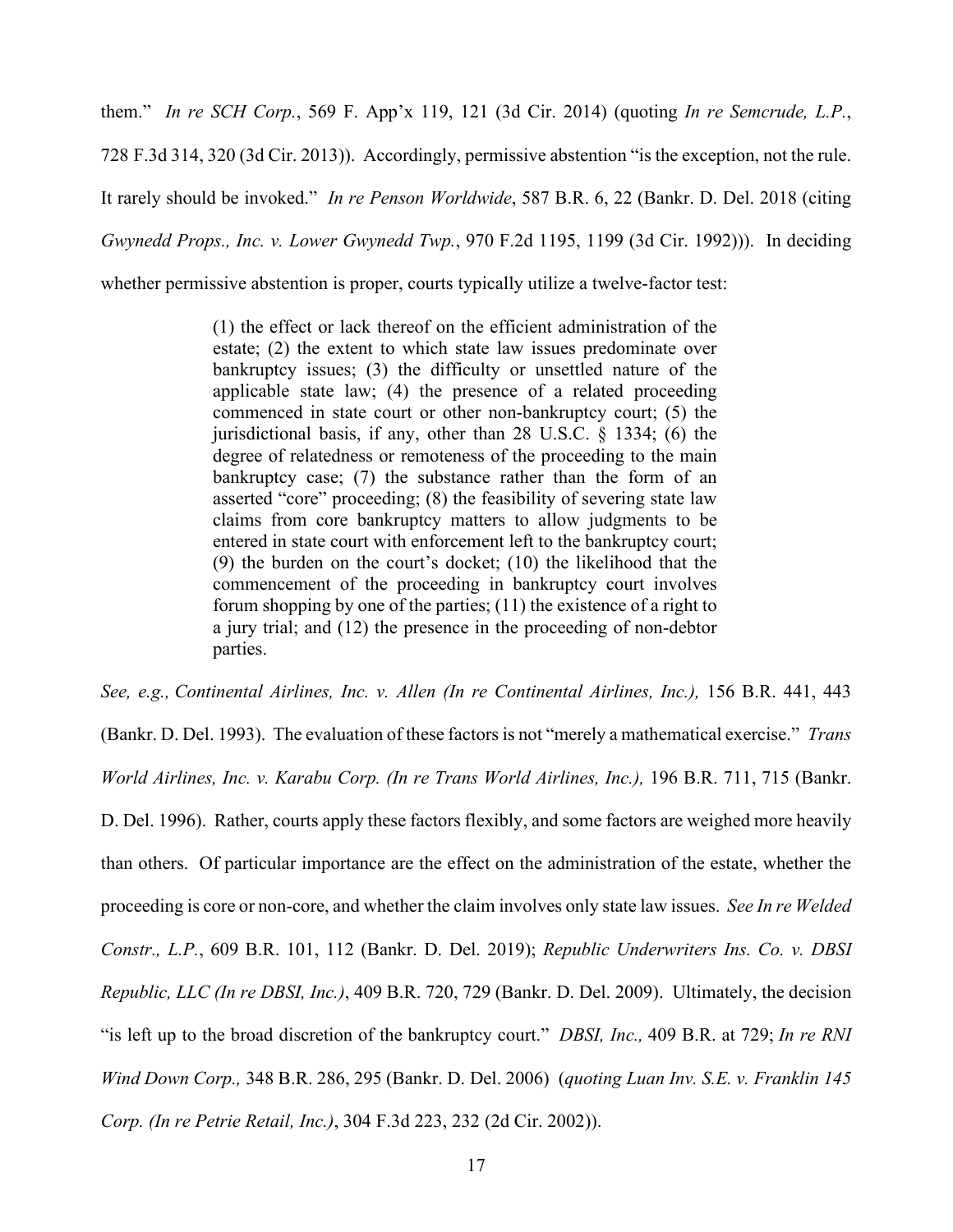Because the Bankruptcy Court decided to abstain *sua sponte*, Debtor argues, the court did not have the benefit of Debtor's analysis of the permissive abstention factors, and it abused its discretion by failing to consider certain factors which weigh heavily in favor of exercising jurisdiction over and adjudicating the Claim Objection. (D.I. 10 at 21). To show abuse of discretion, Debtor must show that the "court's decision rests upon a clearly erroneous finding of fact, an errant conclusion of law, or an improper application of law to fact." *Energy Future Holdings*, 558 B.R. at 686. The record reflects that, prior to the Status Conference, the Bankruptcy Court was familiar with the facts and issues raised in the Proofs of Claim and Claim Objection, having decided numerous motions for relief in the course of the Plan confirmation proceedings arising from same—issues which, according to the Bankruptcy Court, "have been discussed quite a bit throughout these proceedings," indeed "discussed ad nauseum to date," and which "I fully understand and don't need further briefing on." (1/12/21 at 12:10-13, 14:25, 15:1-4). "[H]aving given a lot of thought to the path forward on the claims and related action, and to avoid further time delays and expenditures by the parties on these issues" (*id*. at 12:2-8), the Bankruptcy Court determined to permissively abstain from adjudicating the Claim Objection, and provided a well-reasoned explanation of the considerations supporting its decision, including that: (a) the court did not believe that litigating the Proofs of Claim in the Bankruptcy Court would be an efficient use of time; (b) the Nevada Action raised entirely state law issues; (c) there are non-debtor defendants in the Nevada Action and the claims against them overlap with those against Tonopah; and (d) there was no bankruptcy reason necessitating the Bankruptcy Court's adjudication of the Proofs of Claim (*id*. at 13:18-25; 14:1-2). Debtor has failed to show that any of these findings are clearly erroneous.

*Efficient administration of the estate; degree of relatedness of the Claim Objection to the Chapter 11 case*. With respect to these factors, Debtor argues that by filing the Proofs of Claim, Appellees "inherently trigger[ed] one of the bankruptcy process's core features—the claims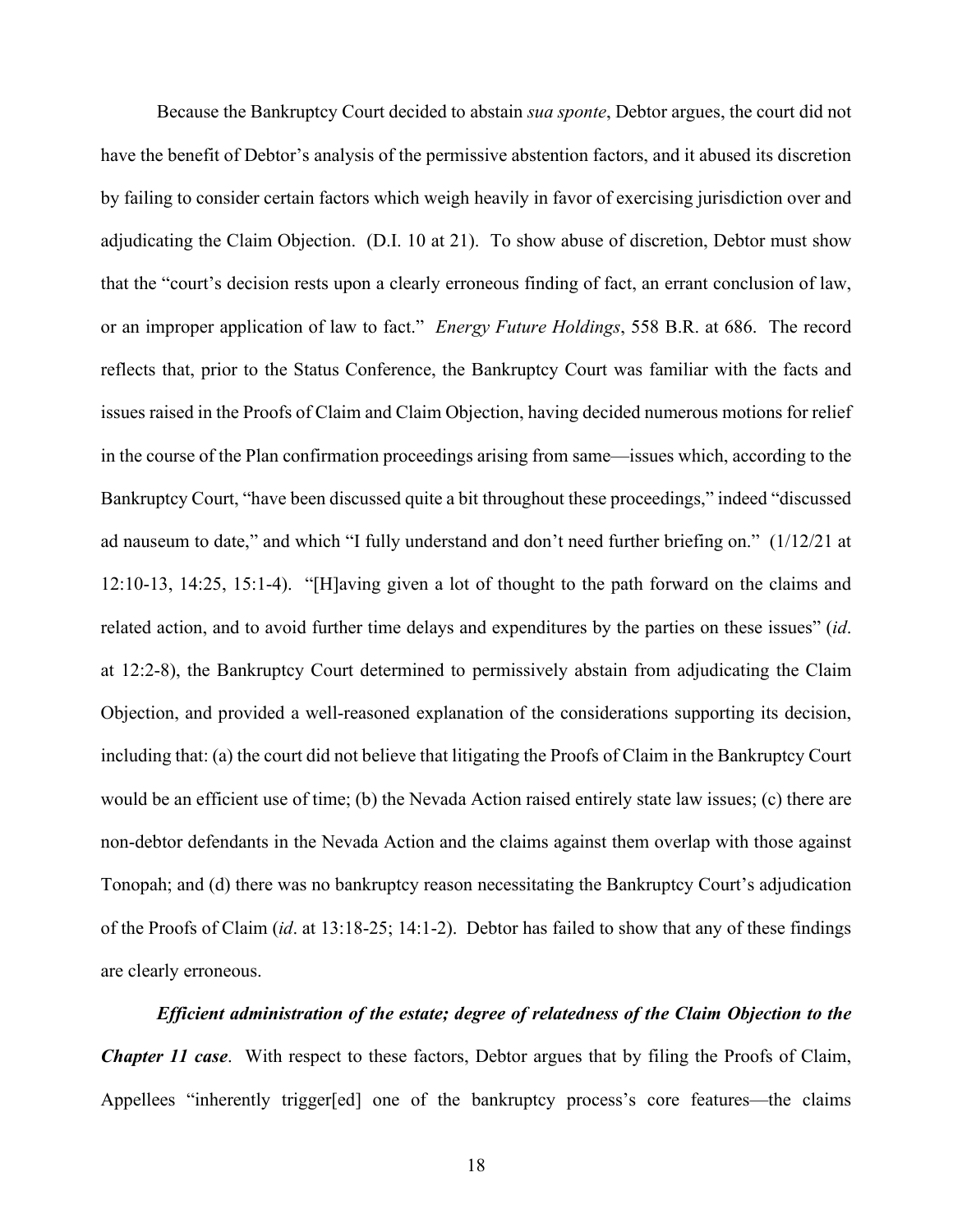resolution process," *Welded Constr.*, 609 B.R. at 116, which is "intimately related to the bankruptcy proceedings," *Penson*, 587 B.R. at 23 (internal quotations omitted). (*See* D.I. 10 at 22). Debtor further argues that the Claim Objection would have resolved whether Appellees are creditors and thus have standing to challenge the Plan through the Confirmation Appeal. Appellees disagree. Appellees disagree that adjudicating the Claim Objection will have any impact on the administration of the estate, as the rights of unsecured creditors (like Appellees) are unimpaired under the Plan.<sup>[5](#page-19-0)</sup> Appellees objected to plan confirmation, on the basis that their claims would be impaired if the reorganized Debtor did not generate sufficient revenue to satisfy a judgment in the Nevada Action, and they were overruled based on evidence of the Debtor's substantial financial backing, including the working capital facility and letters of credit. Accordingly, Appellees argue, abstention affects neither administration of the estate nor unsecured creditors' recovery, as the Plan already delineates their recovery. According to Appellees, Debtor's additional argument that the Claim Objection would moot the Confirmation Appeal assumes Debtor's success on the Claim Objection. The Court agrees with Appellees and finds no error in the Bankruptcy Court's finding that no bankruptcy reason necessitated its adjudication of the Proofs of Claim. Given the Plan's assurance that Appellees' claims passed through unimpaired to the reorganized Debtor, adjudicating the Proofs of Claim will have no great effect on administration of the estate and would not constitute an efficient use of time.

*Whether the matter is core or non-core.* A creditor "who invokes the aid of the bankruptcy court by offering a proof of claim and demanding its allowance must abide the consequences of that procedure." *Stern v. Marshall*, 564 U.S. 462, 496 (2011). Here, Tonopah did not establish a bar date, and Appellees were not required to file their Proofs of Claim. They nevertheless chose to invoke the

<span id="page-19-0"></span><sup>5</sup> Plan ¶ 5.4 ("General Unsecured Claims are unimpaired Claims . . . each holder of an Allowed General Unsecured Claim shall receive treatment that: (i) leaves unaltered the legal, equitable, or contractual rights to which the holder of such Allowed General Unsecured Claim is entitled; or (ii) otherwise leaves such Allowed General Unsecured Claim unimpaired pursuant to section 1124 of the Bankruptcy Code.")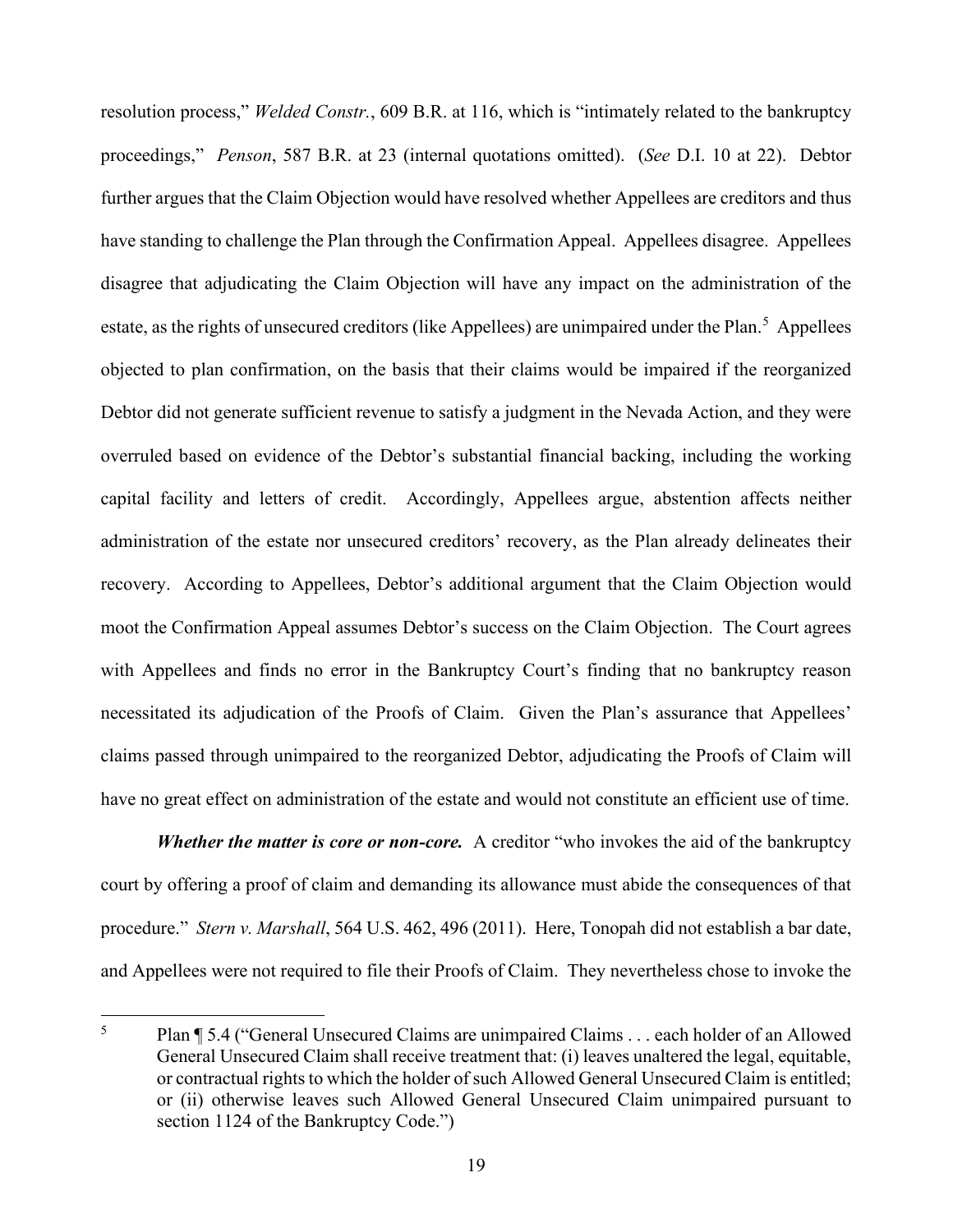Bankruptcy Court's aid by "offering a proof of claim and demanding its allowance," and Debtor asserts that they "must abide the consequences of that procedure." *Id.* 

In the Third Circuit, a proceeding is core "(1) if it invokes a substantive right provided by title 11 or (2) if it is a proceeding, that by its nature, could arise only in the context of a bankruptcy case." *Official Comm. of Unsecured Creditors of Integrated Health Servs. v. Elkins (In re Integrated Health Servs.)*, 291 B.R. 615, 618 (Bankr. D. Del. 2010) (finding that an adversary proceeding was not core because it was not dependent on any provisions of the Bankruptcy Code and the allegations of breach of fiduciary duty and waste of corporate assets were state law causes of action) (citations and internal quotations omitted)).

Debtor is correct that allowance or disallowance of claims filed against the estate are "core" bankruptcy matters. 28 U.S.C. § 157(b)(2)(B) and (C). But a proceeding is not core simply because it is listed in 28 U.S.C. § 157(b). *See DHP Holdings II Corp.*, 435 B.R. at 228 (Bankr. D. Del. 2010) (noting that an inquiry into whether a proceeding is core does not end because it is listed in 28 U.S.C. § 157(b)(2)(B) and that a court must examine if the proceeding invokes a substantive right provided by title 11 or if it could arise only in the context of a bankruptcy case). Appellees argue that, in this case, although the Claim Objection involves disallowance of claims as is listed in 28 U.S.C. § 157(b)(2)(B), Tonopah is really attempting to adjudicate the merits of the Nevada Action by seeking disallowance of Appellees' claims for failure to state a cause of action under Nevada state law and lack of standing. The Claim Objection is neither dependent on any provision of the Bankruptcy Code nor is it a proceeding that could only arise in the context of a bankruptcy case. Rather, the direct claims asserted against Tonopah—which include fraud, tortious interference with contract, breach of contract—are quintessential state law causes of action. The Court agrees with Appellees that the substance of the Claim Objection is largely non-core.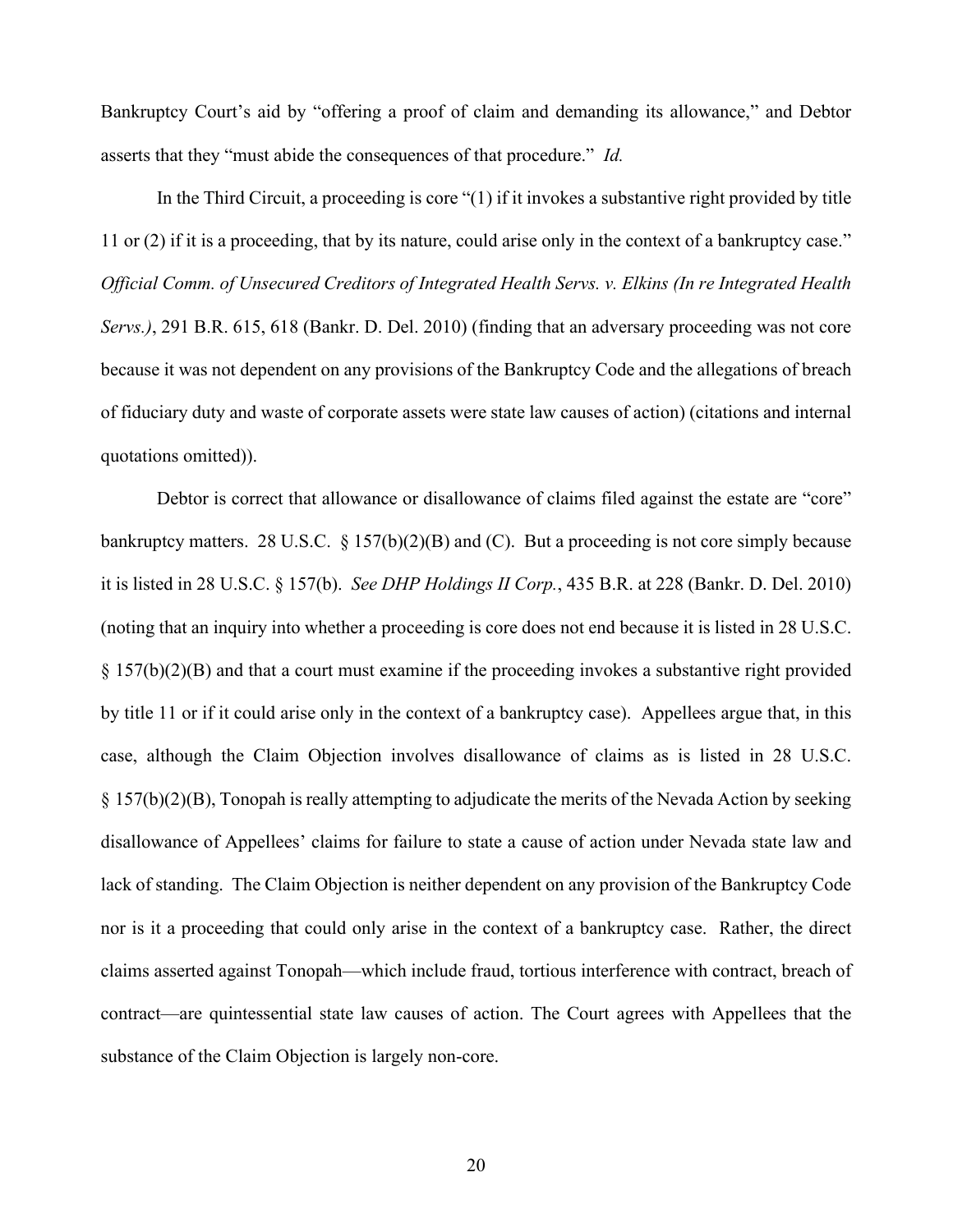*The extent to which state law issues predominate over bankruptcy issues.* Debtor concedes that the Proofs of Claim are based on state law causes of action. Nonetheless, Debtor argues that, while state law issues may predominate, this factor is not dispositive because the state law issues arise in the context of an objection to a proof of claim, and claim reconciliation is a bankruptcy issue. While not typically the case, as already discussed, there is no reason to adjudicate the Proofs of Claim in the Bankruptcy Court in this particular case, and bankruptcy law has almost no substantive effect on the outcome. Rather, issues of state law predominate the Nevada Action, including whether Appellees state a claim under Nevada law. The Court finds no error in the Bankruptcy Court's finding that this dispute raises entirely state law issues.

*Presence of non-debtor defendants.* Regarding the Bankruptcy Court's finding that there are non-debtor defendants in the Nevada Action, and that claims against them overlap with those against Tonopah, this also supports abstention. The presence of non-debtor parties favors abstention when the proceedings primarily involve claims asserted by or against non-debtors. *Burtch v. Seaport Capital, LLC (In re Direct Response Media, Inc.*), 466 B.R. 626, 659 (Bankr. D. Del 2012) (citations omitted). As Appellees correctly point out, the Nevada Action is multi-party litigation, where Tonopah is only one of eight defendants. The Bankruptcy Court and Debtor have acknowledged that, given the nature of the claims asserted in the Nevada Action and the theories of liability, it will be difficult to determine Tonopah's liability without adjudicating the liability of the other defendants who are not before the Bankruptcy Court. Further, to the extent Appellees are successful in the Nevada Action, Tonopah has made clear that it will look to its co-defendants to bear the weight of the damages sought. In sum, as there is no longer a bankruptcy purpose to be served by adjudicating the Claim Objection, abstention will allow the claims asserted against Tonopah to proceed in a single forum and eliminate unnecessary, duplicative litigation. Abstention under these circumstances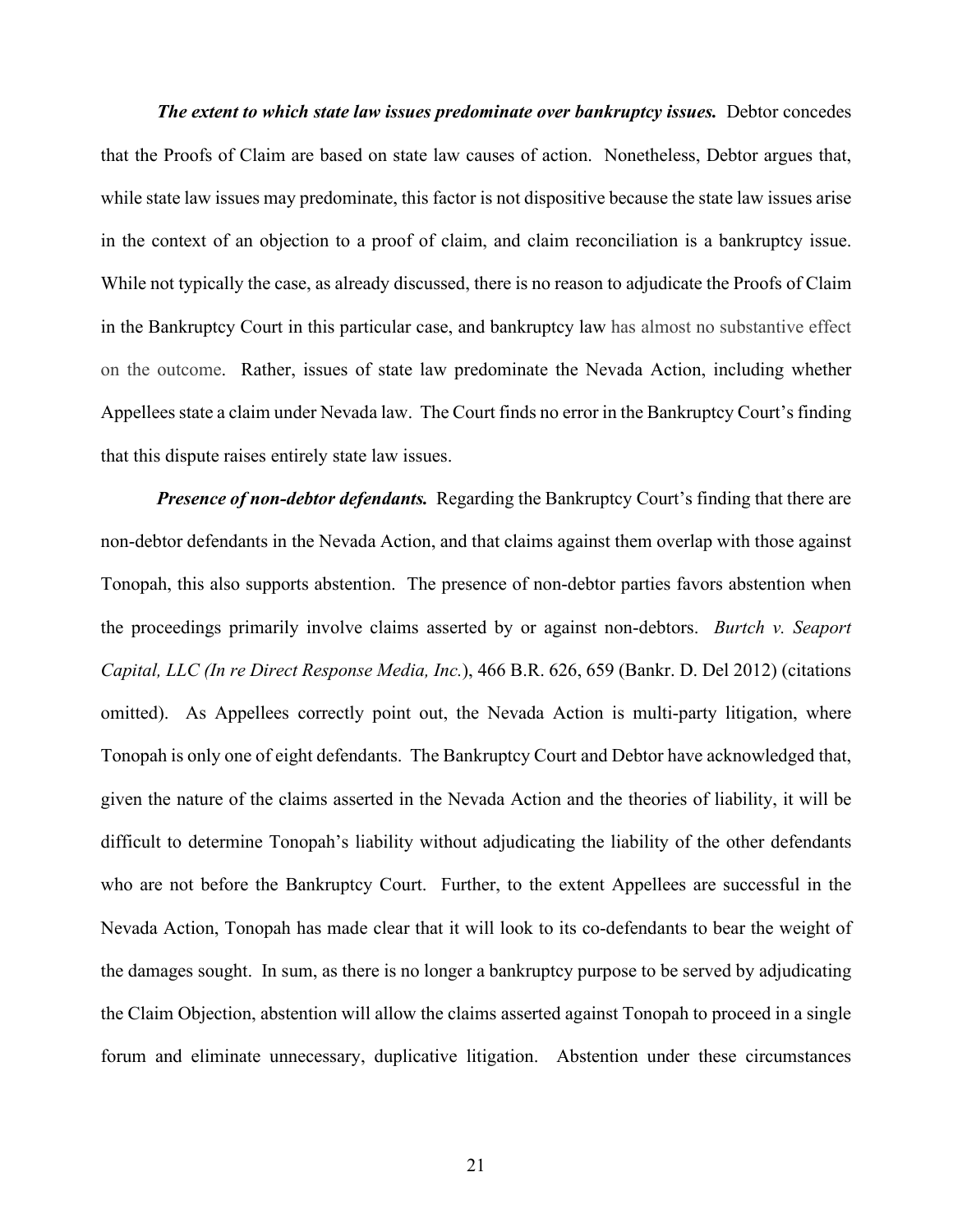comports with judicial economy, avoids the potential entry of inconsistent and unnecessary rulings, and curtails unnecessary expenditures of the parties.

*Presence of related proceeding in state court.* Debtor argues that the Bankruptcy Court's exercise of jurisdiction over the Claim Objection is particularly appropriate given that the Nevada Action is no longer pending in Nevada state court. But the Nevada Action was pending in state court at the time the Bankruptcy Court entered the Abstention Order, and the later development provides no basis to disturb its abstention ruling.

*Jury trial.* Abstention is further favored when a party asserts its right to a jury trial and the court determining whether to abstain cannot provide one. *See LaRoche Indus.*, 312 B.R. at 255. Appellees asserted the right to a jury trial in the Nevada Action against all of the defendants, including Tonopah, and the Bankruptcy Court cannot provide a jury trial absent the parties' consent.

In sum, the Court finds no clear error in the Bankruptcy Court's findings in support of its determination that case considerations weigh in favor of abstention. The more significant factors support abstention, and Debtor's arguments as to the remaining factors do not support a finding of abuse.<sup>[6](#page-22-0)</sup> The Bankruptcy Court's decision to abstain under these circumstances fell well within its discretion.

<span id="page-22-0"></span> $6$  According to Debtor, the Bankruptcy Court abused its discretion by failing to specifically consider each and every one of the permissive abstention factors. (*See* D.I. 10 at 27 (citing *Turturici v. Nat'l Mortg. Servicing LP*, 2010 WL 3212762, at \*5 (E.D. Cal. Aug. 12, 2010) ("The record does not reveal that the bankruptcy court considered the [permissive] abstention factors when deciding to abstain in this case. '[B]y failing to consider the[se] twelve [abstention factors], [t]he Bankruptcy Court abused its discretion[.]'"))) Debtor cites no authority in this Circuit requiring the Bankruptcy Court to provide a detailed analysis of every factor in support of an abstention ruling.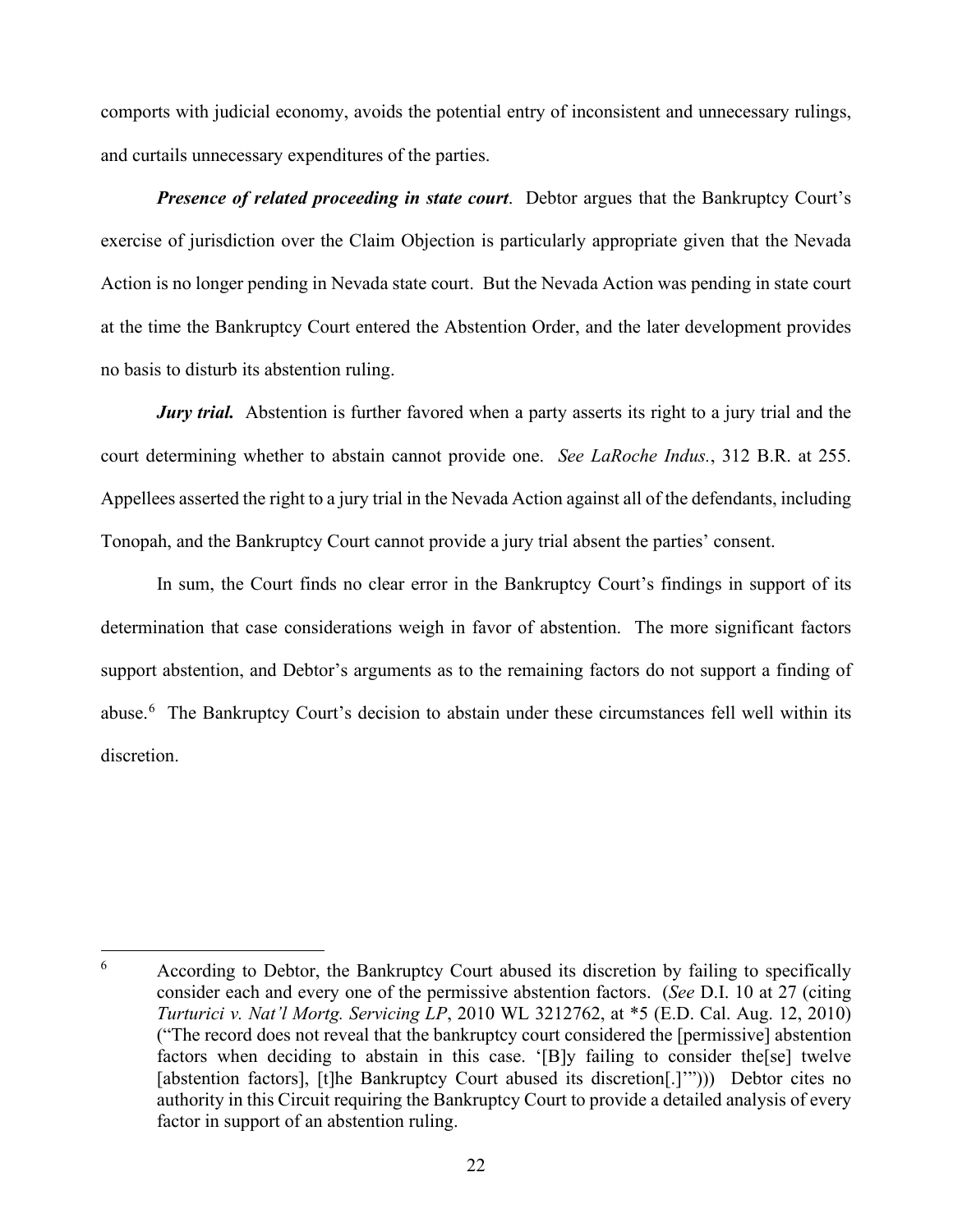### **D. No Abuse of Discretion in Bankruptcy Court's Determination Not to Consider Whether the Claims Should be Disallowed for Failure to State a Claim**

Objections to proofs of claim are considered "contested matters" governed by Bankruptcy Rule 9014. *In re Lomas Fin. Corp.*, 212 B.R. 46, 52 (Bankr. D. Del. 1997). Bankruptcy Rule 9014(c) provides that certain rules set forth in Part VII of the Bankruptcy Rules governing adversary proceedings shall apply to contested matters. Fed. R. Bankr. P. 9014(c). Further, the Bankruptcy Court may apply one or more of the rules in Part VII of the Bankruptcy Rules not expressly made applicable to contested matters by Rule 9014(c) at any stage of a contested matter. *Id.* Bankruptcy Rule 7012 provides that Federal Rule of Civil Procedure 12 applies in adversary proceedings. Fed. R. Bankr. P. 7012. While not expressly made applicable to contested matters, Bankruptcy Rule 9014(c) provides the Bankruptcy Court with "discretion to apply Bankruptcy Rule 7012 [and thereby Federal Rule 12(b)(6)] to a contested matter in the interest of judicial economy and the preservation of estate resources." *In re Energy Future Holdings Corp.*, 2021 WL 957301, at \*5 n.1 (3d Cir. Mar. 15, 2021). Part VII of the Bankruptcy Rules is "based on the premise that to the extent possible practice before the bankruptcy courts and the district court should be the same." *Matter of Stavriotis*, 977 F.2d 1202, 1204 (7th Cir. 1992). "In light of this rationale, even though bankruptcy courts are not required to do so, many such courts choose to apply Part VII bankruptcy rules to contested matters." *Id.*

Accordingly, the Bankruptcy Court had discretion to direct that Rule 7012 applied to the Claim Objection as a contested matter but declined to do so. (*See* 1/12/21 Tr. 12:19). According to Debtor, this ruling was an abuse of discretion because the Bankruptcy Court did not consider the interests of judicial economy and preservation of estate resources that would be served by considering the Claim Objection. Specifically, the Claim Objection was fully briefed, and the parties were prepared to move forward with a hearing on the Claim Objection, which might have mooted the Confirmation Appeal. According to Debtor, the Bankruptcy Court abused its discretion by failing to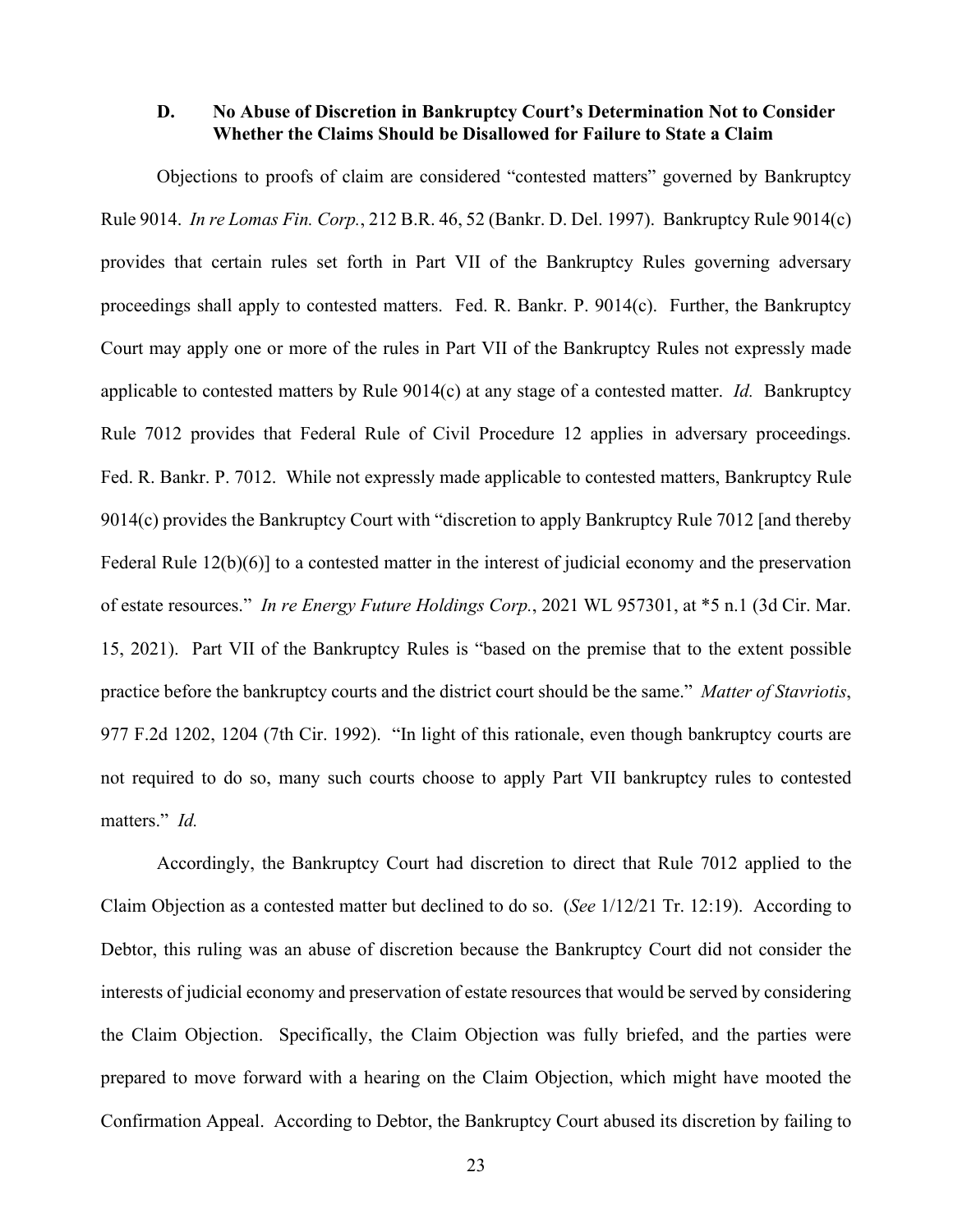consider these circumstances in its analysis of whether application of Rule 12(b) to the Claim Objection was appropriate.

Debtor's argument lacks merit. The Bankruptcy Court correctly noted that "the debtor's pending motion and objection initiated . . . a contested matter and, under Rule 9014, the [Bankruptcy] Court is not required to consider a motion to dismiss under Rule 7012 in such a matter. Whether or not I do so is left to my discretion." (1/12/21 Tr. at 12:16-21). Tonopah fails to cite a single case holding that the Bankruptcy Court was *required* to consider an objection to claim based on Rule 7012. At best, a bankruptcy court "may" direct that Rule 7012 apply to a contested matter—which the Bankruptcy Court justifiably declined to do.

Contrary to Debtor's assertions, although not required to do so, the Bankruptcy Court did consider the interests of judicial economy and preservation of estate resources when entering the Abstention Order, among other considerations. While the Bankruptcy Court might have considered the motion to dismiss under Rule 12(b) prior to confirmation had there been sufficient time, it declined to do so post-confirmation "for a variety of reasons" including that "it may be an inefficient use of my time if ultimately, after considering the arguments presented, I find that [Appellees] should be permitted to amend their Nevada complaint. And of course such a finding would also raise, I think, jurisdictional and other procedural questions given that the action is currently pending, albeit stayed, before a Nevada state court." (1/12/21 Tr. at 12:23-13:10). The Bankruptcy Court noted that entry of the Abstention Order would "avoid further time delays and expenditures by the parties on these issues . . ." (*id*. at 12:7-8) and stated that "for efficiency's sake, let's just get those actions restarted and get the parties focused on that" (*id*. at 14:21-23).

The Bankruptcy Court's well-reasoned explanation supports its exercise of discretion. Debtor's argument—that the Bankruptcy Court's failure to consider the possible effect of the Rule 12 motion on the pending Confirmation Appeal constituted an abuse of discretion—is belied by the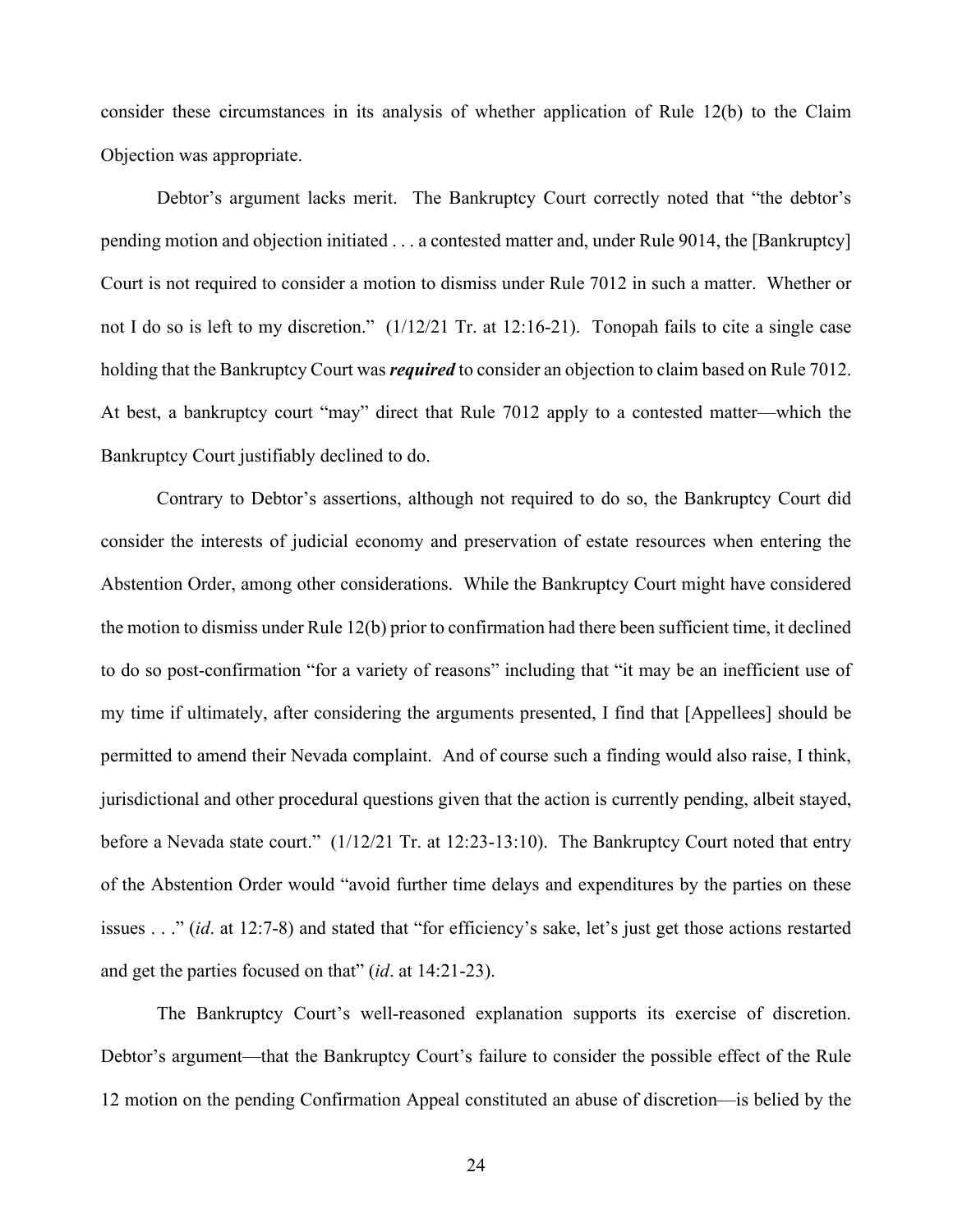record. (*See id*. at 15:20-16:6; 16:19-25). That the parties were prepared to move forward with a hearing on a Rule 7012 motion to dismiss—which proceeding might possibly moot the Confirmation Appeal—and that this path was the Debtor's clear preference, falls far short of demonstrating an abuse of discretion by the Bankruptcy Court.

# **IV. CONCLUSION**

For the reasons set forth herein, the Abstention Order is affirmed. An appropriate order will be entered.